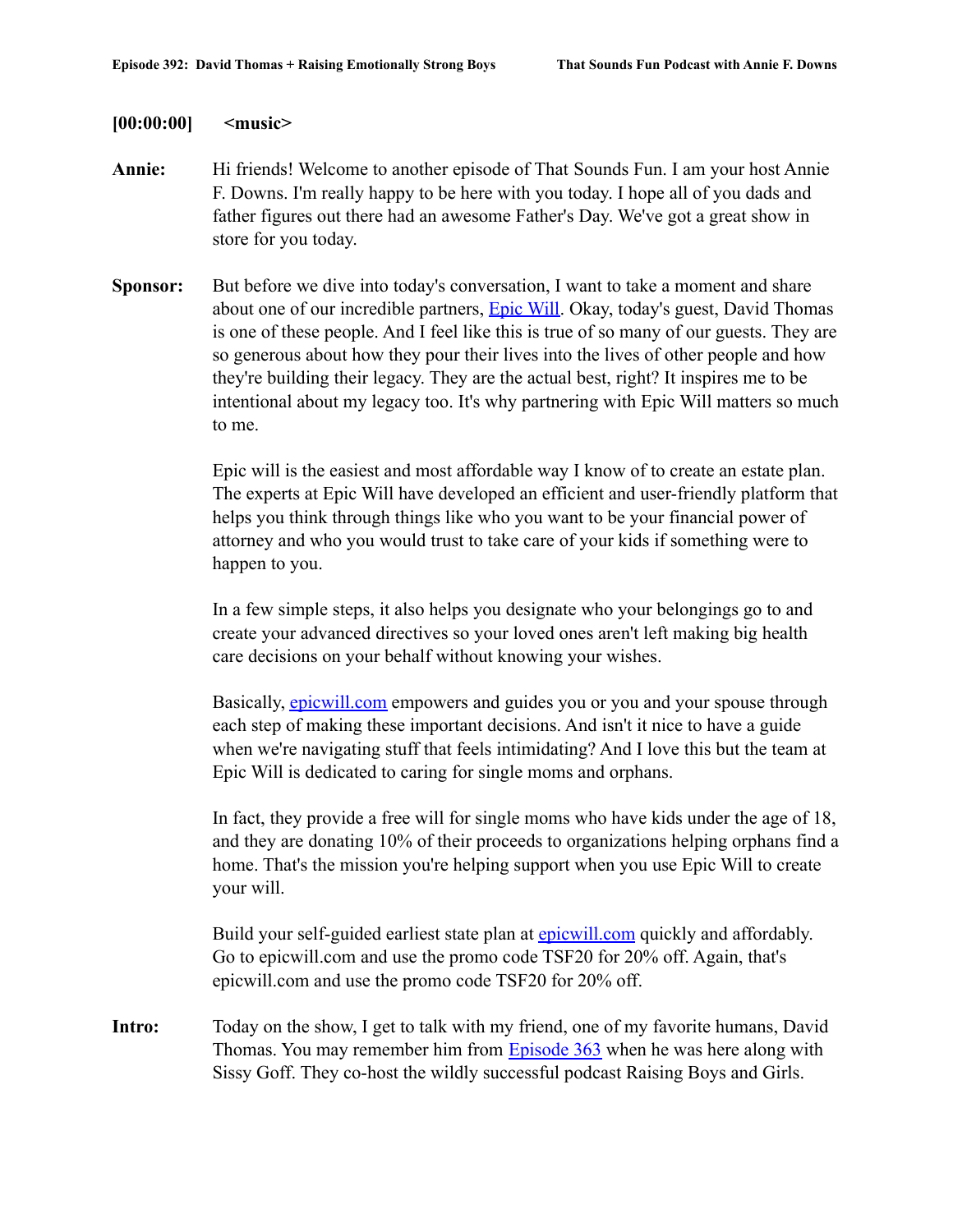And if you haven't heard it, that would be an awesome episode to go back and listen to.

But David Thomas is the Director of Family Counseling at Daystar Counseling here in Nashville, Tennessee, and the co-author of 10 books, you guys, 10 books, including the bestselling *Wild Things: The Art of Nurturing Boys*, and *Are My Kids on Track?*.

His new book is called *Raising Emotionally Strong Boys: Tools Your Son Can Build On for Life*. And y'all it is such an important message. I read this book and it is changing how I am in relationship with my MiniBFFs. I mean, it is amazing. I cannot wait for all of you who have any type of influence on the next generation to hear his wisdom about the boys in our lives.

So I will give you a little warning for our MiniBFFs. If any of them are out there listening with us, this conversation does have some real grown-up topics like suicide and rape. So if those are sensitive subjects in your story, please just take a little extra care here and a little extra care of the little ears in our lives. It's really important to talk about, but I also want you to care for yourself and your people.

So here is my conversation with David Thomas.

## **[00:03:34] <music>**

| David: | Well, can I tell you what happened?                                                                                                                                                                                                                                                               |
|--------|---------------------------------------------------------------------------------------------------------------------------------------------------------------------------------------------------------------------------------------------------------------------------------------------------|
| Annie: | Yes.                                                                                                                                                                                                                                                                                              |
| David: | So they announced at the top of the episode that I was only guest who've been on<br>for four times.                                                                                                                                                                                               |
| Annie: | Yeah.                                                                                                                                                                                                                                                                                             |
| David: | And somewhere in the conversation, Dave named me the mayor of Dadville. I got<br>very attached to that name. And at the end of the episode I said, "I would like to<br>have some apparel with them on there. Like a robe, a blazer, or a shirt, something.<br>It hasn't shown up in the mail yet- |
| Annie: | I'm writing it down.                                                                                                                                                                                                                                                                              |
| David: | but I'm hanging on to it. I got really attached to that.                                                                                                                                                                                                                                          |
| Annie: | Mayor of Dadville.                                                                                                                                                                                                                                                                                |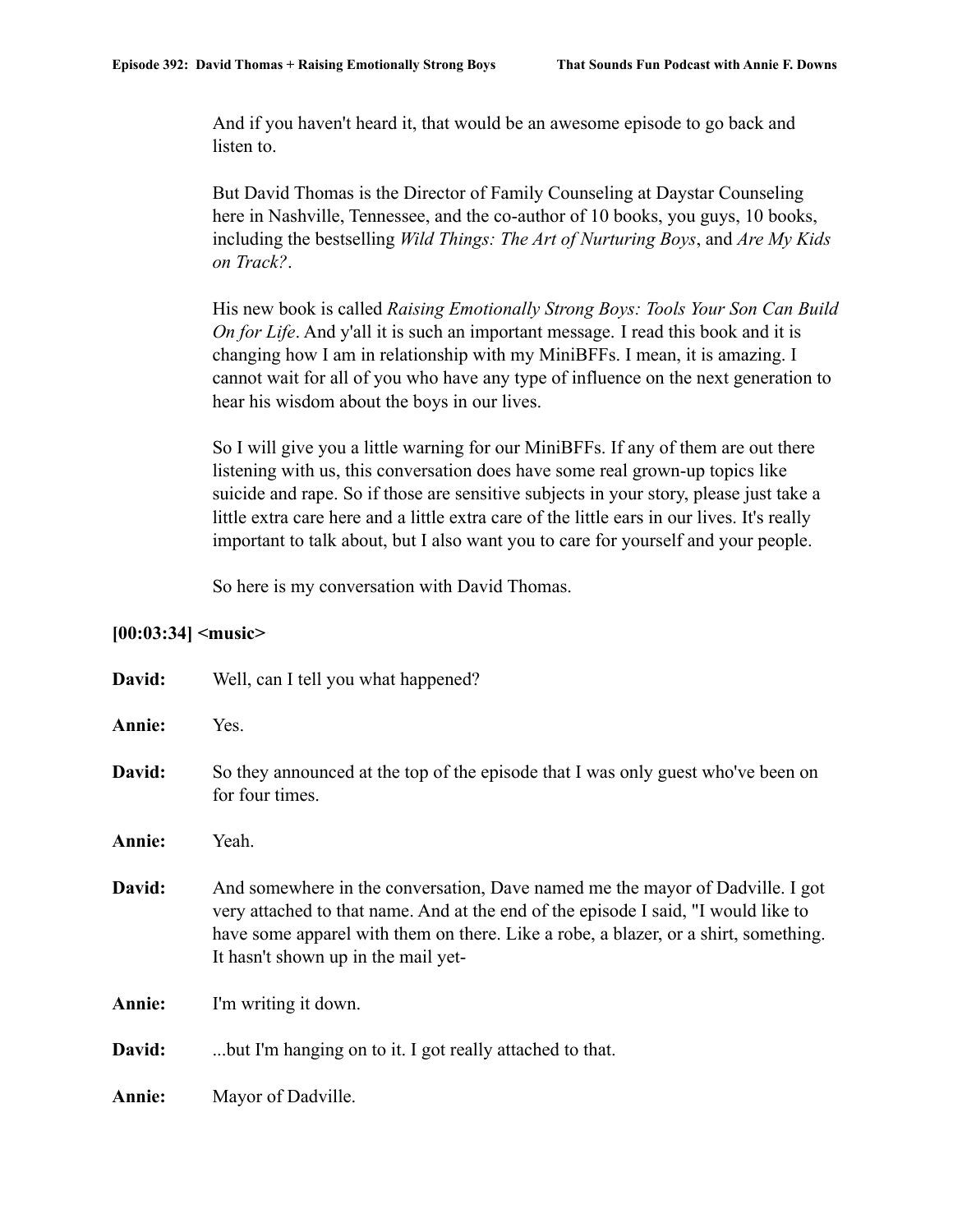| David: | Yeah.                                                                                                                                                                                                                                                                                                                                                                                                                                                                                            |
|--------|--------------------------------------------------------------------------------------------------------------------------------------------------------------------------------------------------------------------------------------------------------------------------------------------------------------------------------------------------------------------------------------------------------------------------------------------------------------------------------------------------|
| Annie: | So sweet.                                                                                                                                                                                                                                                                                                                                                                                                                                                                                        |
| David: | I said, "Dave, you may regret that you threw that out there, but I'm very attached to<br>it."                                                                                                                                                                                                                                                                                                                                                                                                    |
| Annie: | That's right. We will get you a mayor of Dadville. Sure. What a perfect person to be<br>the mayor of Dadville! Because really, David, I mean, in our town and online and<br>I'll say across the world easily, you are one of the experts in helping boys become<br>men. Why did that become a thing for you?                                                                                                                                                                                     |
| David: | You are kind to say that.                                                                                                                                                                                                                                                                                                                                                                                                                                                                        |
| Annie: | Oh, I mean it.                                                                                                                                                                                                                                                                                                                                                                                                                                                                                   |
| David: | Well, I would say, Annie, any guy have probably When I look back on the<br>chapters of my own story, I think I probably have always known that I was going to<br>do this work. I pushed against it for a while but I think I've always known.                                                                                                                                                                                                                                                    |
|        | I have vivid memories of conversations with friends from elementary school all the<br>way through college where, you know, I think what would have felt overwhelming<br>to other people, other guys in particular in those conversations didn't to me. And I<br>just was moving toward people more than away from then worked as a camp<br>counselor when I was in college and just always got called in for the kids who are a<br>little bit homesick and teary at bedtime.                     |
|        | So I think I just have always probably been moving toward this work. And I will<br>say, too, I have a rare story in that I have a really amazing dad, who I still have<br>today. I lost my mom a few years ago. I don't take for granted that it's a gift to have<br>a dad who has stills invested in me at this point in my life as ever, and I know how<br>rare that is. So I feel like because I had the opportunity to sit front row to a man<br>who had feelings, and we'll talk about his- |
| Annie: | In the 80s?                                                                                                                                                                                                                                                                                                                                                                                                                                                                                      |
| David: | Absolutely.                                                                                                                                                                                                                                                                                                                                                                                                                                                                                      |
| Annie: | Wild.                                                                                                                                                                                                                                                                                                                                                                                                                                                                                            |
| David: | That was unique. And so it was familiar to me. I laugh at my dad now too. My<br>parents were so ahead of their time in so many different ways. I can vividly                                                                                                                                                                                                                                                                                                                                     |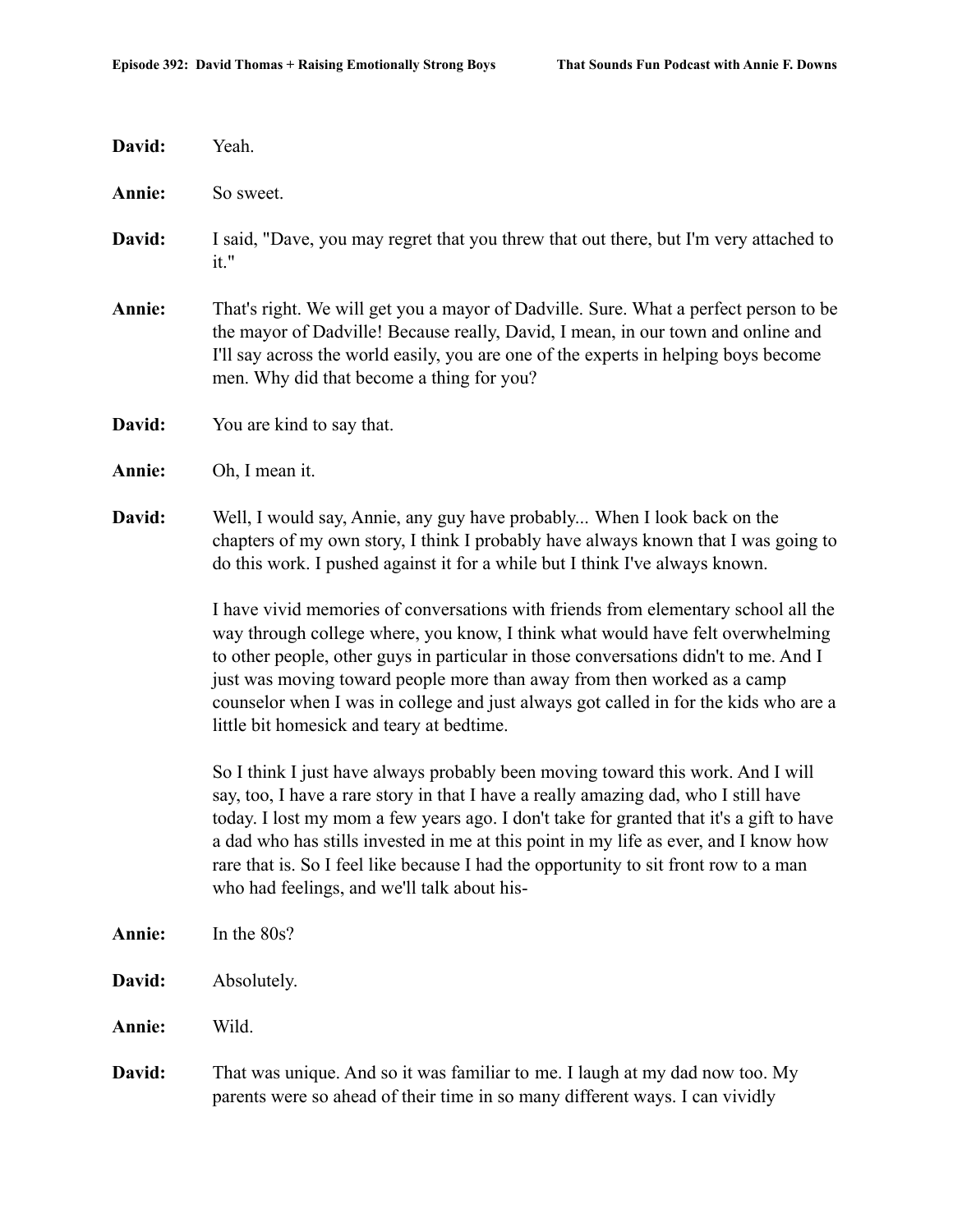remember being in an elementary school, and my dad loading the dishwasher, vacuuming the floor, all those things, and my mom saying clearly out loud, like, "In this family, men do all the things. They don't just mow the yard. They wash the dishes, they do the laundry, they do all these things."

So they had this beautiful partnership that I just don't think a lot of kids get to watch their parents have and serving and giving. So, just a lot of opportunities that I thought, "I just want to pour into kids and boys in particular.

- **Annie:** So yesterday was Father's Day when people are hearing this. So will you talk for just a minute. I'm thinking about our groups of friends who did not enjoy yesterday. Either they just lost their dad, or they're raising kids without a father figure, or their dad was not a healthy dad, so Father's Day ends up being a different kind of painful than Mother's Day. What do we do the day after a hard day like that?
- **David:** I think we acknowledge that it is hard. We don't try to pretend that it is. I love that you would even draw attention to that. So we could just camp out in that space and just acknowledge that's a hard day every year for a lot of people. I have sure sat with a lot of boys over the course of my work, and that's their story.

So I think it just starts with that acknowledgment and creating some space to talk about what that's like. And also to talk some about all the men—I talked about that in this book—who have fathered me in addition to my dad. And there have been many and still are. So thinking about those men, reaching out to those men.

I would also want to say is you and I talk around this. That, you know, I've been doing this work long enough that I've had the opportunity to see kids that I counseled when they were kids or teenagers who are now parents themselves who come back in for parent consultations, many of whom did not have any kind of relationship with their dad, or had a really harmful relationship with him who have turned out to be some of the most amazing dads I know.

It is beautiful to watch that journey and to think I know so much about your story and to watch you live this redemptive story now in the lives of your own children. It's extraordinary. So some of the greatest men I know were raised by single moms. I want any single mom listening to hear that.

- **Annie:** It is possible to-
- **David:** Absolutely.
- **Annie:** ...raise a healthy child when there is not a traditional mother and father in the home. It is possible.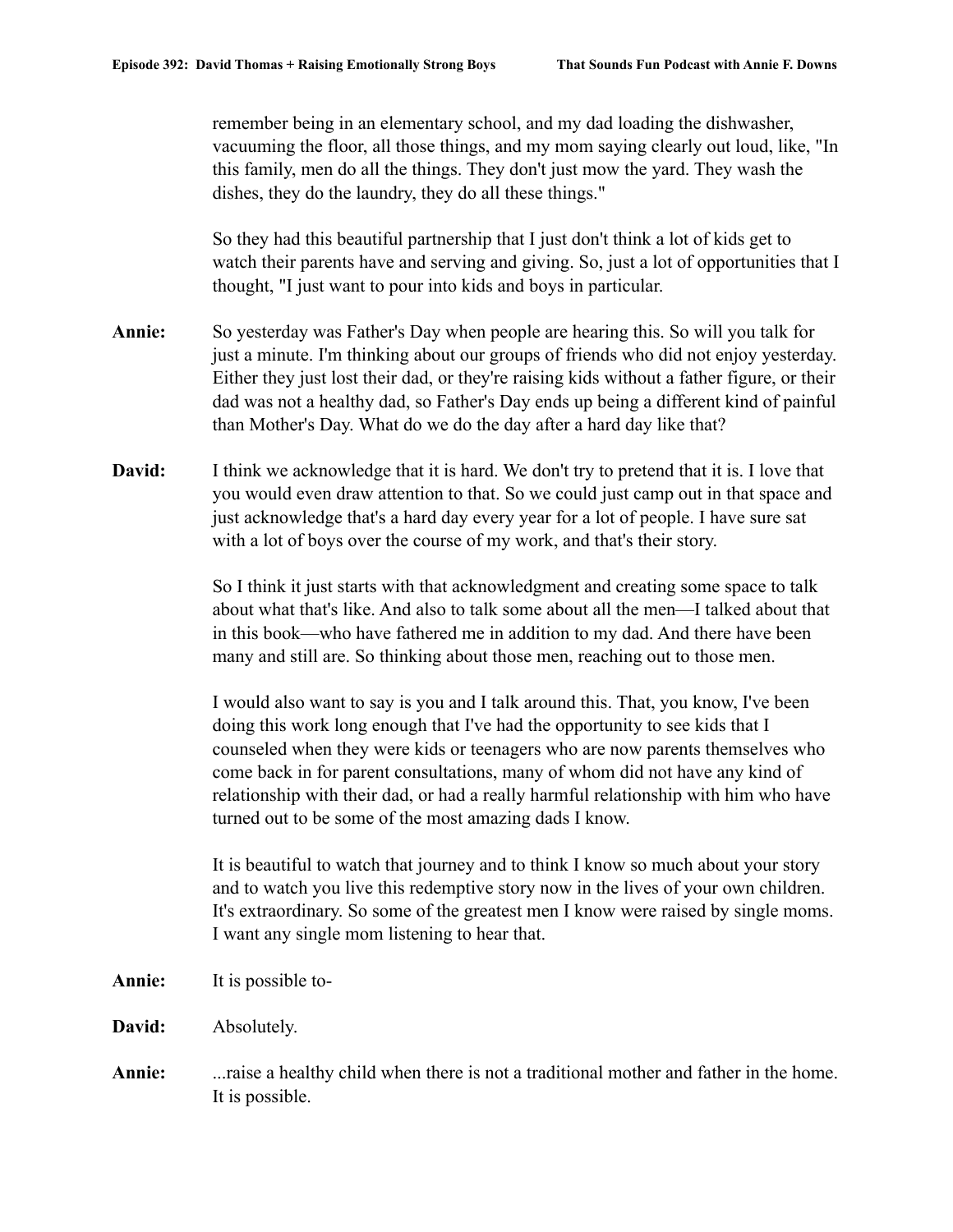- **David:** Absolutely, it is.
- **Annie:** All things are possible with God, right?
- **David:** Absolutely.
- **Annie:** I'm getting to watch a version of that with my Vanderbilt baseball guys that I've known for a decade. They're becoming husbands and fathers. And I wasn't their counselor but I was an up close voice in a lot of their lives. And watching them be good husbands when they were baseball players a decade ago, they were just college dudes who packed up, moved and trash bags. Now, watching them be... My first one is having a baby this summer. It's one of the gifts of being older in it.
- **David:** It is. It is. That we get to see all of that. Sit front row to that. It's a gift.
- **Annie:** To all of our friends that are 20, start investing because in a decade or two decades, you get to watch the people you poured into being human, like grown-up humans, and they're good at it. It's amazing. I love in the book *Raising Emotionally Strong Boys*—I read it today. I love it. But you know how I feel about young men. I just adore them—adults can be preventionists. So will you talk about that? Because I felt so welcomed as I was reading your book because you talk so much about the adults that aren't the mom and dad.
- **David:** Yes, absolutely. You know, I open the book with that Frederick Douglass quote that I love so much. That it's easier to build strong kids than to repair broken men. And I think about the role that we all get to play in the lives of building strong kids. It's one of the many reasons I love sitting with you because you are so passionate about building strong kids with me. And to think about all the different ways that we are doing that, in my experience in really intentional ways with the girls in our lives, but maybe not as much in some of the same ways with boys. So I'm excited to push that conversation further.

I think it starts with talking about the unique ways that we even engage boys. Our dear friend, Sissy Goff, opens the book with a foreword and says, "Boys are bewildering creatures." That is the right way to start any conversation. So the way we talk with them, the way we encourage them, coach them, engage them, you know, it's just different.

So I camp out in that space where part of this book just talking about their unique hardwiring. And then how to have conversations, how to have relationship with them in ways that we have an opportunity, I think, to change the current stats that are sadly really scary and daunting when it comes to boys.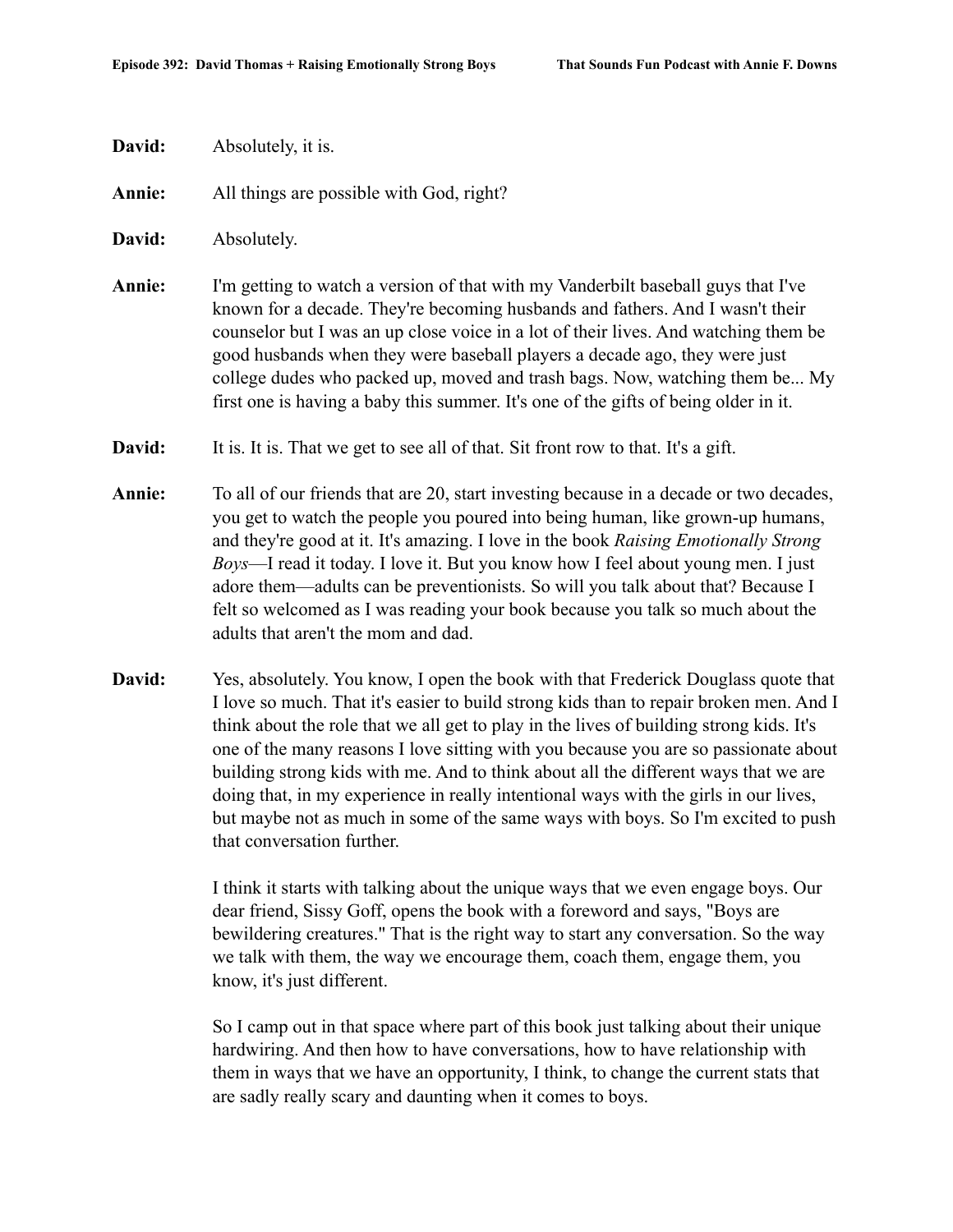- **Annie:** Will you talk about that for a second, especially the suicide rate of men? I had no idea until I read the book.
- **David:** It was difficult for me to read that, it was difficult for me to write that. Like I remember just staring at that sentence. I'll start by saying that there are all kinds of stats where things we know men have more difficulty reaching out for help when they need it. Men have more difficulty articulating significant life events, you know, attending to our physical and emotional health.

I read a fascinating stat about the number of women who go every year for their well visit versus the number of men who don't. So if we think about all these different areas where men just are not in the practice, the habits of attending to their health, their spiritual health, their emotional, their physical health-

- Annie: It's a little rub, a little dirt in it, and move on, right?
- **David:** Absolutely. That leads to the scary stats where men lead the stats for infidelity, internet pornography, substance abuse, suicide. The stat that you and I are discussing is that one man globally commit suicide every minute of every day.
- **Annie:** That is literally hair raising on your arm.
- **David:** It is. Yes, it is.
- **Annie:** It's unbelievable.
- **David:** Absolutely.
- **Annie:** And a lot of them are 50, 60, they are grandfathers. These are not just... though it is children and young men, but it is older men too. That does not make any sense to me, David.
- **David:** No. I've lost count with a number of kids I've worked with who lost their father to suicide. Like it happens so much, so commonly in our city. And that stat reflects what's happening all over the world in ways that... You know, it's multiple layers of grief. It's not just loss. There's so many extra layers that accompany it. There's guilt and what did I not do and all these different things that can accompany losing someone in that way that it is just a devastating loss.

Again, I just want to do everything I know to do to get in front of those statistics and look at what we could be doing differently with boys on the front side of development as they grow into those 50-year-old men we're talking about.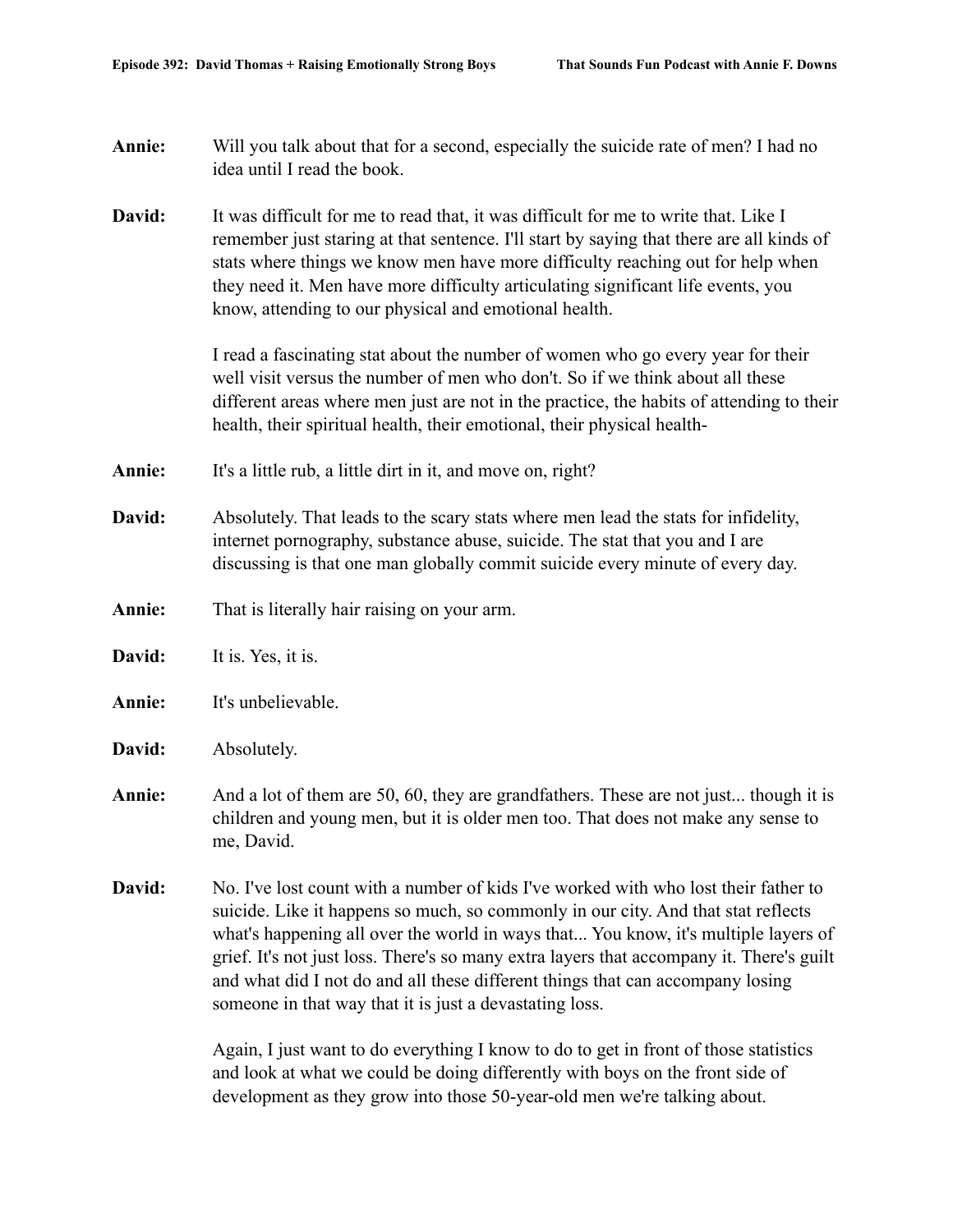| Annie: | One of my favorite things you write in the book is you really dial in why dudes<br>love Dude Perfect. Please talk because part one, me too.                                                                                                                                                                                          |
|--------|--------------------------------------------------------------------------------------------------------------------------------------------------------------------------------------------------------------------------------------------------------------------------------------------------------------------------------------|
| David: | Me three.                                                                                                                                                                                                                                                                                                                            |
| Annie: | I think those guys are geniuses.                                                                                                                                                                                                                                                                                                     |
| David: | Aren't they?                                                                                                                                                                                                                                                                                                                         |
| Annie: | They're just having the best time. What is it about Dude Perfect that every? I<br>mean, every kid I know that's a boy can talk about Dude Perfect.                                                                                                                                                                                   |
| David: | Totally-                                                                                                                                                                                                                                                                                                                             |
| Annie: | It's wild.                                                                                                                                                                                                                                                                                                                           |
| David: | I know. I'm so thankful for those guys and what they're doing in this world. I love<br>that they have uniquely captured the attention as you were saying of so many boys-                                                                                                                                                            |
| Annie: | And non-faith kids and families-                                                                                                                                                                                                                                                                                                     |
| David: | Absolutely.                                                                                                                                                                                                                                                                                                                          |
| Annie: | which is the coolest. I love that.                                                                                                                                                                                                                                                                                                   |
| David: | And I talked about in the book how few role models there are for boys. There just<br>are not a ton of men in this world who have a really big platform that I feel super<br>excited about having our boys attend. And I do with them. So I'm so supportive of<br>what they're doing.                                                 |
|        | I love talking with boys about, you know, they are all about trick shots and all these<br>awesome things like what would it look like to build some trick shots for yourself?<br>So much of what I do in the book and the workbook is just how can we take these<br>ideas and build on them—the things that boys are already loving? |
|        | I talk a lot about how I grew up with My grandfather was a builder, I worked for<br>him one summer. And I talk about how every man who worked on the job always                                                                                                                                                                      |

had a toolbox with him. You'd never show up to work as a builder without tools. You need those things. My other grandfather was a fisherman. He would never go out on the water without a tackle box.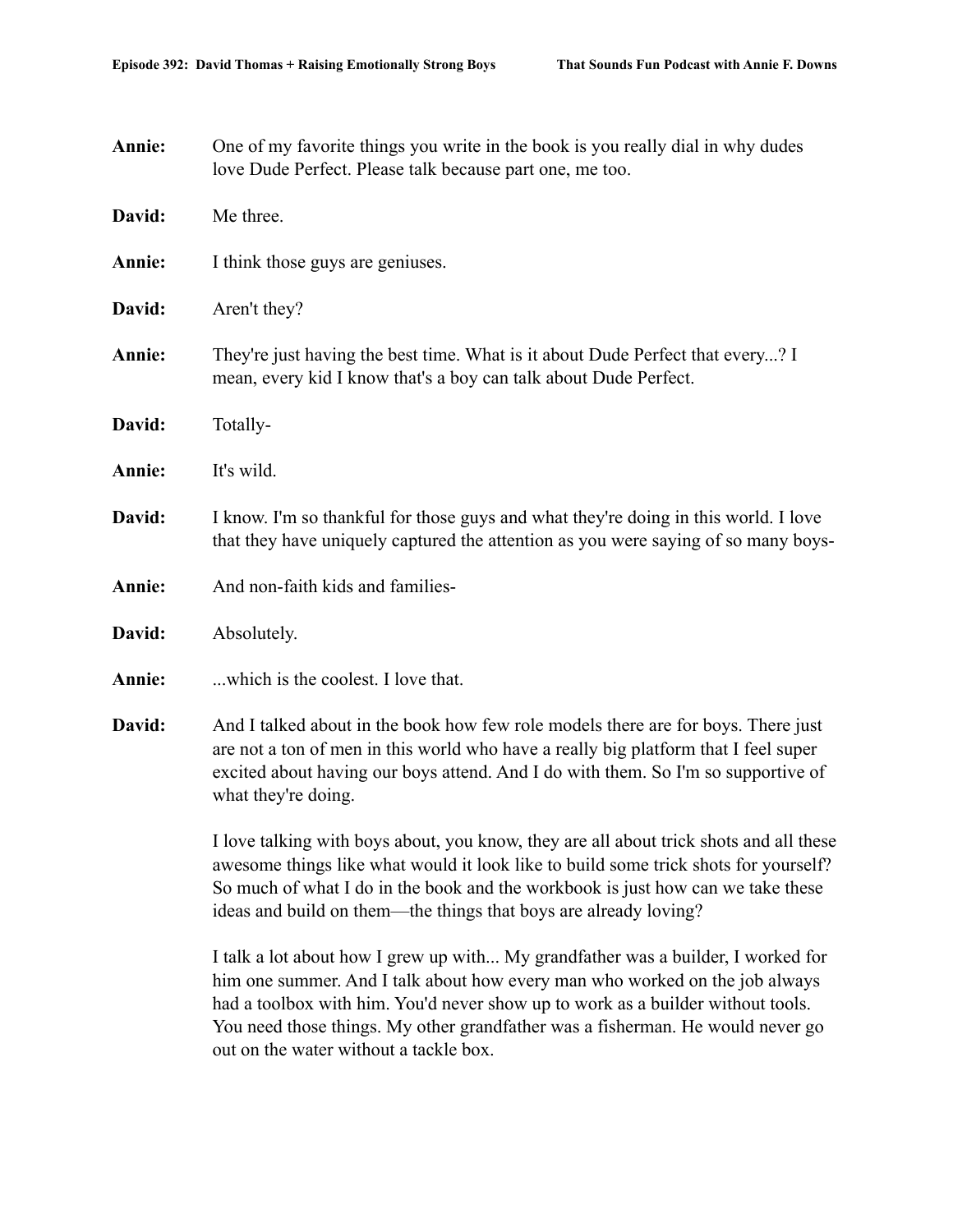So how could we be building these toolboxes, these tackle boxes to have these skills, these trick shots so that we've got these things at our disposal for when we come up against the complicated moments in life, which every boy will?

- **Annie:** Yes! Yes! How young do we start building that toolbox for our boys?
- **David:** Right out of the gate, in my opinion.
- **Annie:** Really?
- **David:** Absolutely. I talk about using a feelings chart with boys who can't even talk yet. And that we can be pointing to the picture, the expression, and referencing that. That we're building this emotional vocabulary with boys from the earliest moments. What I would say to that is, you know, what pediatricians would tell us is that at well visits with kids at 12, 18, 24 months, they're always asking parents, like, How many words is he or she saying? What we know is true is that girls are saying twice as many words as boys on the front side.
- **Annie:** Believe it.
- **David:** So you think if their general vocabulary is smaller, of course, their emotional vocabulary would likely be too. So we're gonna have to work harder with him to build us an expansive emotional vocabulary. So it's gonna start on the front side, and then I think building from there.

I just want boys to get to sit front row, again, in the way I think we're super intentional with girls and doing this, to talk about feelings. I talk about how I think emotions over time have become gendered. And I think we commonly ask girls questions about "how do you feel?" And we ask boys questions about, "what do you think?" And we need to be asking more girls, "what do you think?" and more boys, "what do you feel?"

- **Annie:** As an Enneagram seven, "what do you feel?" do nothing for me. Because I can't tell you. But if you asked me what I think, we can be here for an hour. My counselor does it to me all the time. She'll be like, "I want you to look at the feelings chart and tell me what you think." I'm like, "You sneaky woman. You know exactly."
- **David:** I love that.
- Annie: So yeah, you're right. I mean, for a long time, as a female, I was unable to do my work because I wasn't asking myself the right question. And so asking boys "what do you feel and what do you think?" it opens it all up? Will you talk about... This is a dating tip I've been given 10 times. If you want to have a serious conversation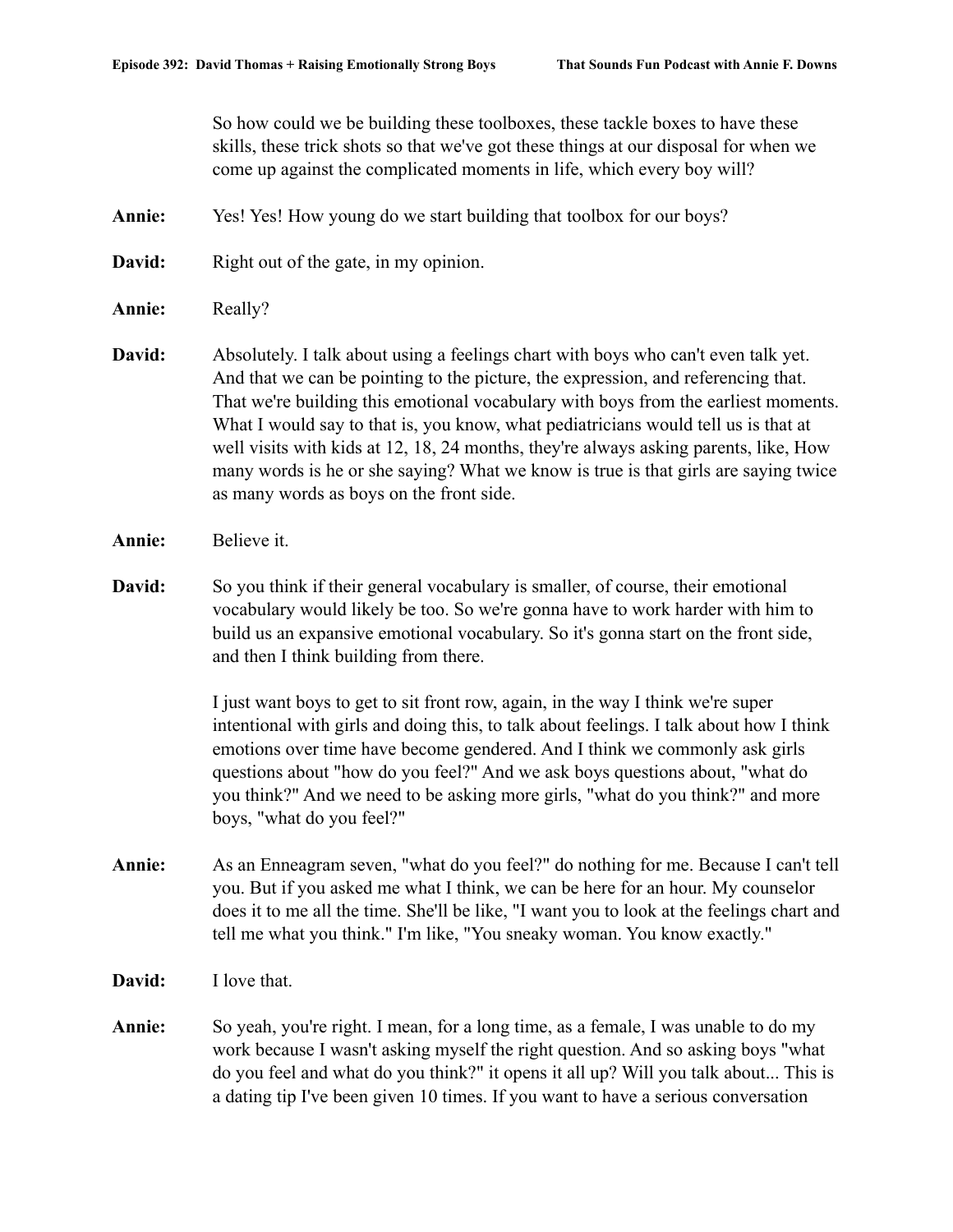with a guy, get in a car and drive, or go on a walk, both be facing forward and you're gonna have more... And that's true when we're raising boys too, right?

- **David:** 100%.
- **Annie:** Why is that? What is the deal?
- **David:** Thank you for saying that. Eye to eye for us as males feels more threatening. So what science would tell us is that shame registers in the brain differently for us as males, and that you and I could just be having an intimate conversation and I could start to experience shame just because the eye to eye could feel scary and threatening for me. So shoulder to shoulder feel safer. I talk a lot about just talking around a task with boys. So yes, riding in the car, walking the dog.
- **Annie:** Meeting, you said?
- **David:** Oh, yes. There is so much wisdom to that. Straight to a man's stomach is here we start always, always. And if we're thinking about all the things we would be doing naturally with boys and having conversations and like building Legos, shooting hoops, jumping on a trampoline, like we're gonna get access to more with him in those moments where we're in motion and side by side than if we're sitting down.

In fact, I think boys even hearing parents or adults say things like, "I need you to look me in the eyes," automatically can set them up to experience some fear in ways that they could shut down.

- **Annie:** You talk a lot about tug of war between parents and kids and hostage situations, where the boy is like... That one story where the kid was standing outside his mom's room saying, "What kind of mother doesn't listen to her son?"
- **David:** Yes.
- **Annie:** I was like, "Man, kids are the worst." I was too. I was too. I could be an emotional hostage too. So if we're gonna be side by side with them and we're gonna not let shame step into our parenting, and I'm gonna use parenting even for what I do with my MiniBFFs because I'm not their parent, but I'm a parenting voice-
- **David:** Yes, you are.
- **Annie:** So when we're parenting side by side with them, it does feel natural for me, David, to go, "Hey, Sam, look at me. I want you to look at me when I'm telling you this," because I'm scared... Oh, it's because I'm scared. I'm scared they're not listening and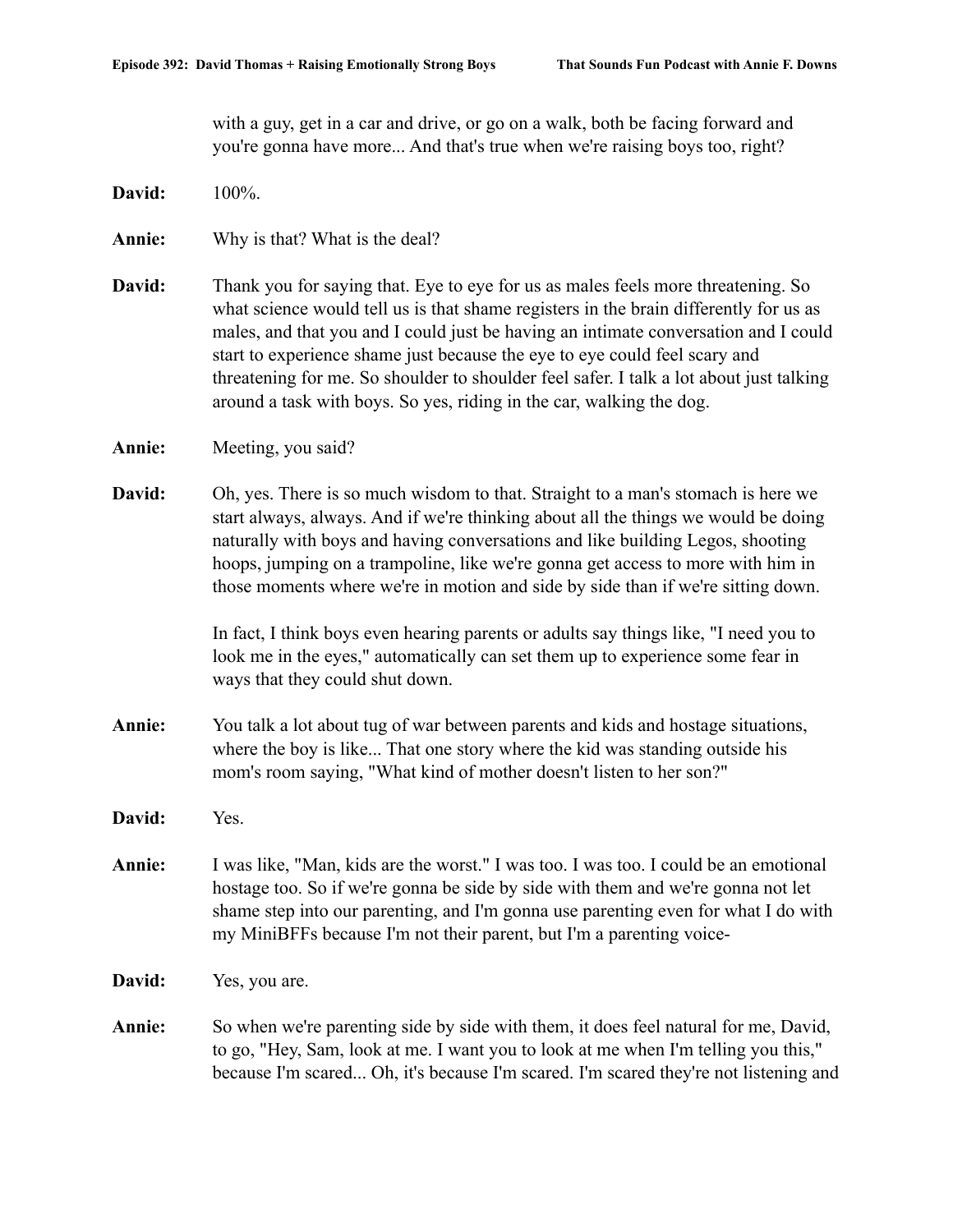I'm scared they're gonna miss something. So I want them to look at me because of me not because of them. Oh, oh.

- **David:** It is important to know that boys are listening and absorbing and moments when we just don't think they are. And certainly hear me say, There are plenty of boys who are zoned out. But it fascinates me all the things that boys have reported to me or parents have reported that boys absorbed in moments where it looked like they were paying no attention.
- **Annie:** Wow.
- **David:** You know, I have the story in my own journey of parenting. I think my son was 5 years old at the time. And I was standing in the doorway of our kitchen, my wife was cooking and our kids were sitting at the table, and my wife and I were having this conversation, and it got a little lively.

Like we weren't fighting but our voice were elevated. And I was like, "Honey!" And my sons were just eating. And as we continued to talk, one of my sons got up from the table, walked over to my wife and gave her this big hug, like squeezed her real tight, and then came back over and sat down at the table. And we both just stop, just froze like where we were. It was like, "Oh my goodness, he was taking all of that in." I would have thought, "You're not even paying attention to what we're saying or doing." But they're emotional creatures. That's the other mistake I think we make with boys. We assume girls are emotional creatures and they're not. There is zero science to support that boys have fewer emotion.

- **Annie:** Wow.
- **David:** Zero. It's just they tend to have a smaller emotional vocabulary and less skills in terms of how to navigate the emotion but they feel it all. They just don't always know what to do with it.
- **Annie:** I'm thinking about your book title, *Raising Emotionally Strong Boys*, we're raising emotional boys. We get to decide whether they're strong or weak-
- **David:** Absolutely.
- **Annie:** ...based on how we raise them.
- **David:** Absolutely. And part of, you know, the story you mentioned, and I realized that language is a little strong when I refer to boys as terrorist in creating hostage crisis. But I think it's an example of if we don't equip them to be emotionally strong, they'll fall back on these emotionally lazy responses. And that story is just a boy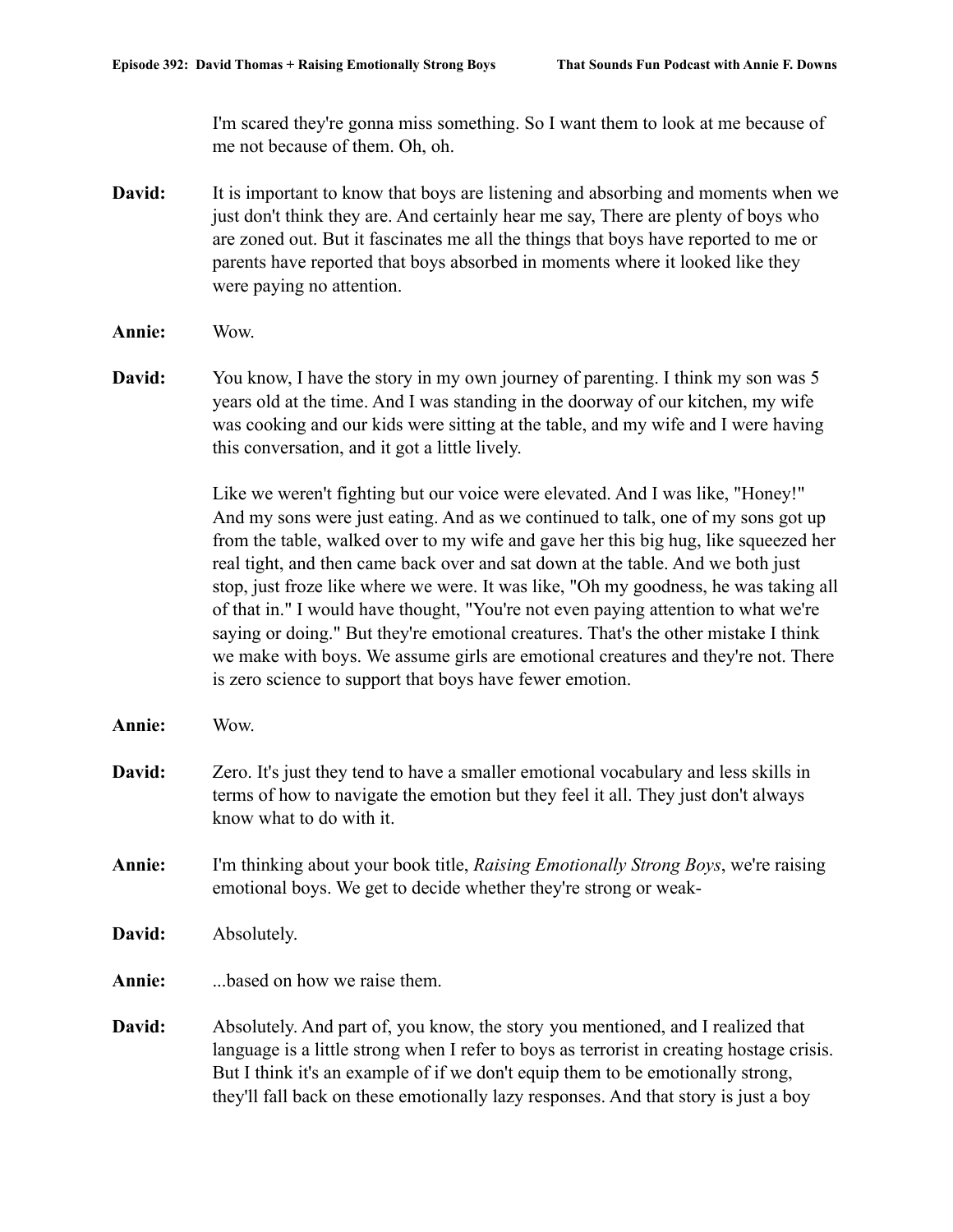using his power for harm, not for good. It's like I don't know what to do with all these emotions, so I'm gonna hold you hostage because I can't work with the storm going on inside of me.

## **[00:20:49] <music>**

**Sponsor:** Hey friends! Just interrupting this conversation real quick to share about one of our amazing partners. [Awana's Talk About](http://www.talkaboutdiscipleship.com) resource. Okay, what did the MiniBFFs in your life have on their TSF best summer ever list? Heading to the pool, camp, grandma, and grandpa's house?

> No matter where the adventure takes y'all, Talk About, the new family discipleship subscription from Awana was designed to go with you. With Talk About, time and God's Word with your family is simple, fun and engaging, and always gospel-centered. It's the everyday moments of life that can become moments that make an eternal difference. These are the moments Talk About what's created for.

So for just \$5.99 per month, you'll receive an email each week containing your Talk About bundle. And here is what all it includes. Guided conversations through selected scripture passages that allow families to engage in the Bible and answer big questions with the truth of God's words, fun hands-on activities that take the guesswork out of child discipleship as kids color and create and sing and share, they'll remember what they've learned throughout the week, and helpful references, videos, and insights that provide parents and caregivers with deeper levels of biblical knowledge to help deepen your family's understanding of God's word each week.

Bring the gospel home and help your kids form lasting faith one conversation at a time with Talk About. Try one month of Talk About for free with a special promo code TSF, like That Sounds Fun. Start today at [talkaboutdiscipleship.com](http://www.talkaboutdiscipleship.com).

**Sponsor:** And I got one more amazing partner to tell you about, [Shopify](http://www.shopify.com/soundsfun). You know what that sounds means. That sound means a sale just went through on Shopify, the all-in-one eCommerce platform to start, run, and grow your business.

> Do you know that every 28 seconds an entrepreneur like you makes their first sale on Shopify? That is so fun. Every 28 seconds. Shopify gives all of us business owners and entrepreneurs the resources that used to only be available for big businesses. So upstarts and startups and established businesses alike can sell everywhere, synchronize online and in-person sales and stay up to date on all the numbers.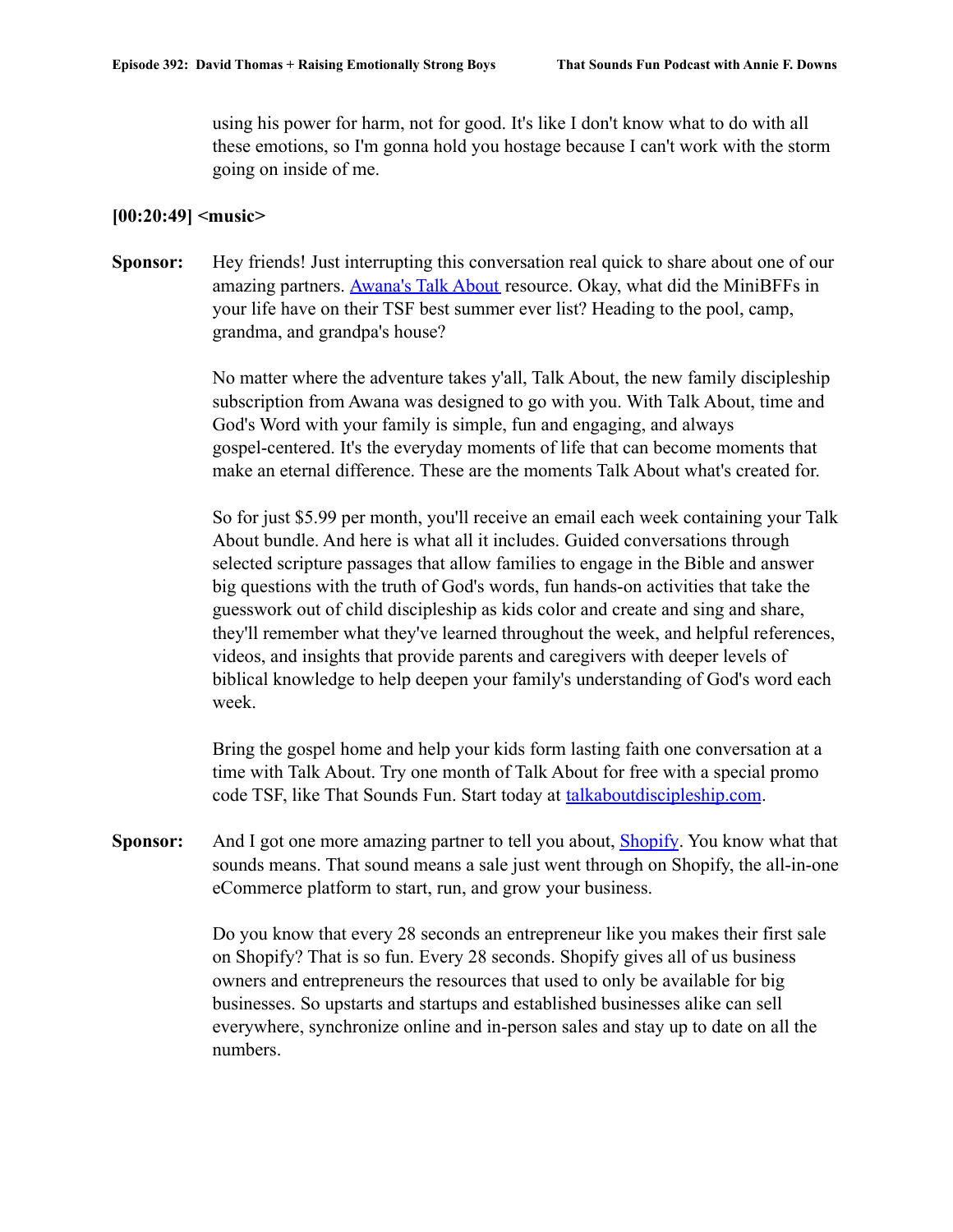We love coming up with new ways to serve y'all and produce great content and products that you'll love. And with Shopify, there are just so many amazing possibilities when it comes to scaling your business, and ways that they make it easier for any business to succeed. We've been using Shopify to power shopanniefdowns.com for over three years now as our eCommerce selling platform and we love it. Y'all, we love it.

That's what makes it so easy to get your little Annie doll or your autographed book from our shop. They've got tools that help with everything from tracking our inventory and sales to adding apps and customizable templates to our store for the best possible customer experience.

You can integrate with all kinds of apps and reach customers online and across social networks, including Facebook and Instagram and Tiktok, Pinterest, and more. They give detailed reports of conversion rates, profit margins, and all of the really important data you need to keep making the best decisions for your business. It's more than a store. Shopify can grow with your business. So there's pretty much no limit to the possibilities powered by Shopify.

So go to [shopify.com/soundsfun](http://www.shopify.com/soundsfun), all lowercase, for a free 14-day trial and get full access to Shopify's entire suite of features. Grow your business with Shopify today. So go to shopify.com/soundsfun right now. Again, that's shopify.com/soundsfun.

And remember that the links to all of our sponsors are in the show notes below, but we'll also email them to you on Friday if you've signed up for the AFD Week in Review email. That link is in the show notes too.

And now back to our conversation with David Thomas.

# **[00:24:29] <music>**

- **Annie:** So I'm thinking about our friends listening who have a 12-year-old and they're like, "Yeah, I wish I had known about this when he was four, but he's 12." How do we start an emotionally strong journey with our son who is not a baby, who's a kid, or a preteen or teenager?
- **David:** Well, I want you to hear me first say it is never too late. It is never too late. I want any parent listening, any person who is a teacher, a coach, and an aunt, an uncle, a grandparent that it's not. In fact, I laughed with a mom who I asked to review the workbook. I had all these little boys who endorsed the workbook, which I absolutely love.

## **Annie:** That's so sweet.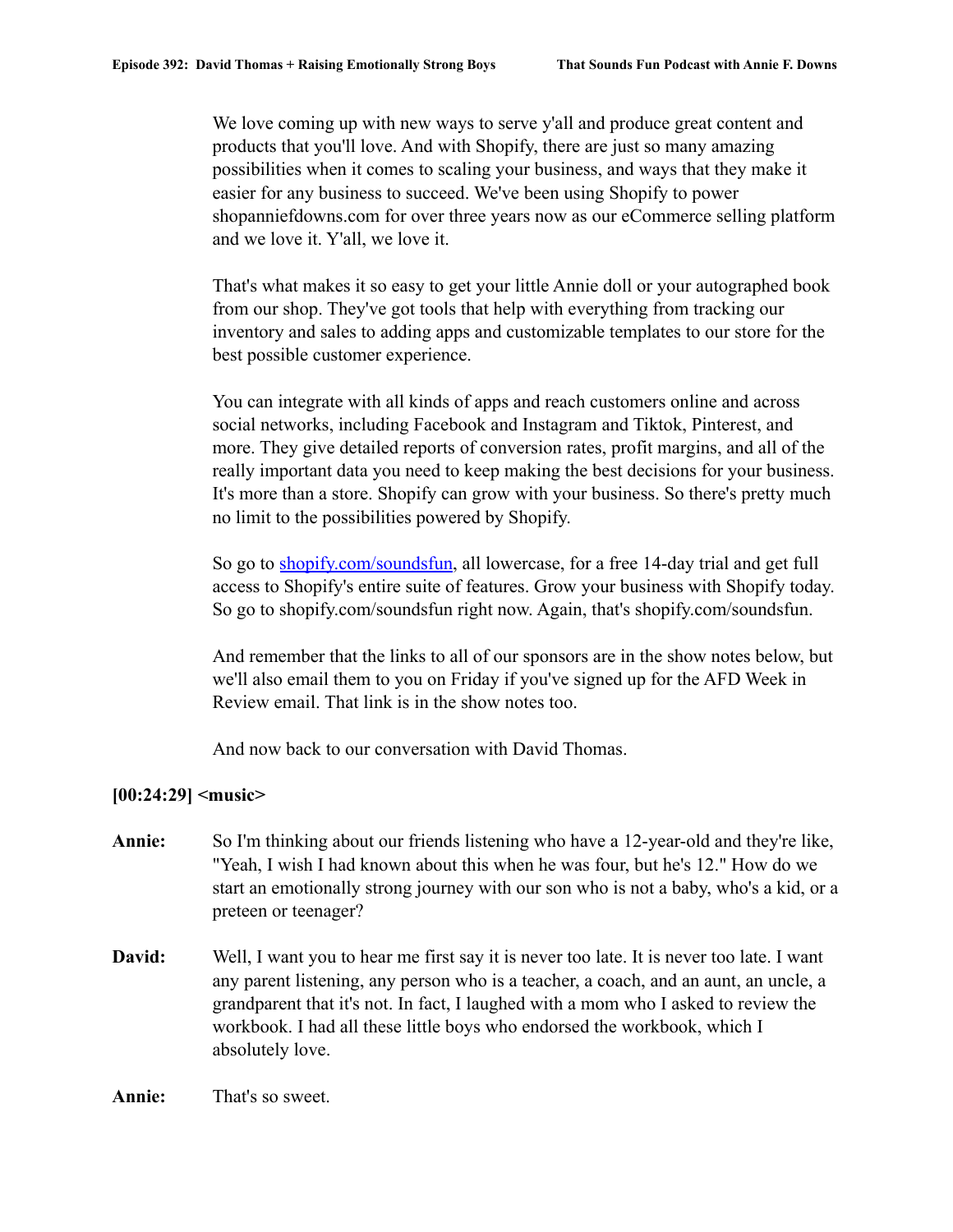- **David:** And this mom is like, "David, we're practicing so many of the things in the workbook." She goes, "And I'm using it on my husband all the time."
- **Annie:** There's this other man in my house.
- **David:** Absolutely. I said, "Good for you." The workbook on the front says 6 to 12 years old, but if it works for 42-year-olds, I'm great with that.
- **Annie:** Listen, if you think I'm not taking some of the things I've learned in this into my dating life, David Thomas. I learned some things when I read your book.
- **David:** Absolutely. So if you've got a 12-year-old, that's a great starting point if you're feeling like I haven't done some of these things, and building from that point forward. But hear me say clearly, it's never too late.

And the other thing I would want to say is, you know, I think it's so helpful when boys hear us as grown-up saying things like "I'm learning that too. I'm figuring that out, too. That's hard for me, too." I have so many dads I'm working with right now who are saying that on the regular with their sons, and I think, What a gift that boys get to grow up hearing adult men say it like, "I'm still struggling with that. I'm still working on that. You're outpacing me on that right there, buddy. I'm trying to figure out what to do with my anger a little better, too." So I want boys to hear that from all the grownups around them.

- **Annie:** One of my favorite quotes from the book is, "Boys need to see that emotions reside in the life of a man."
- **David:** Yes!
- **Annie:** So why does that matter when we're looking at our coaches, or our teachers, or our dads, that the boys see that emotions are...? Because they see it probably... I'm thinking of the Barnes' kids. There's two sons and a daughter in that family. They see me emotional. I mean, I was emotional this week at their house. So those boys are used to a grown female being emotional in front of them or expressing emotion in front of them. Why does it matter that they see men do the same? And it doesn't have to look like crying, does it?
- **David:** No, it doesn't. But it has to look like talking about it. Like naming my experience. And I think that is so often all boys see is the women around them feeling feelings, naming feelings, navigating feelings, and they start to think two things. One, I think they think, "What's wrong with me that I have these big feelings inside of me and I don't see that on the adult men around me?" And then secondly, I have absolutely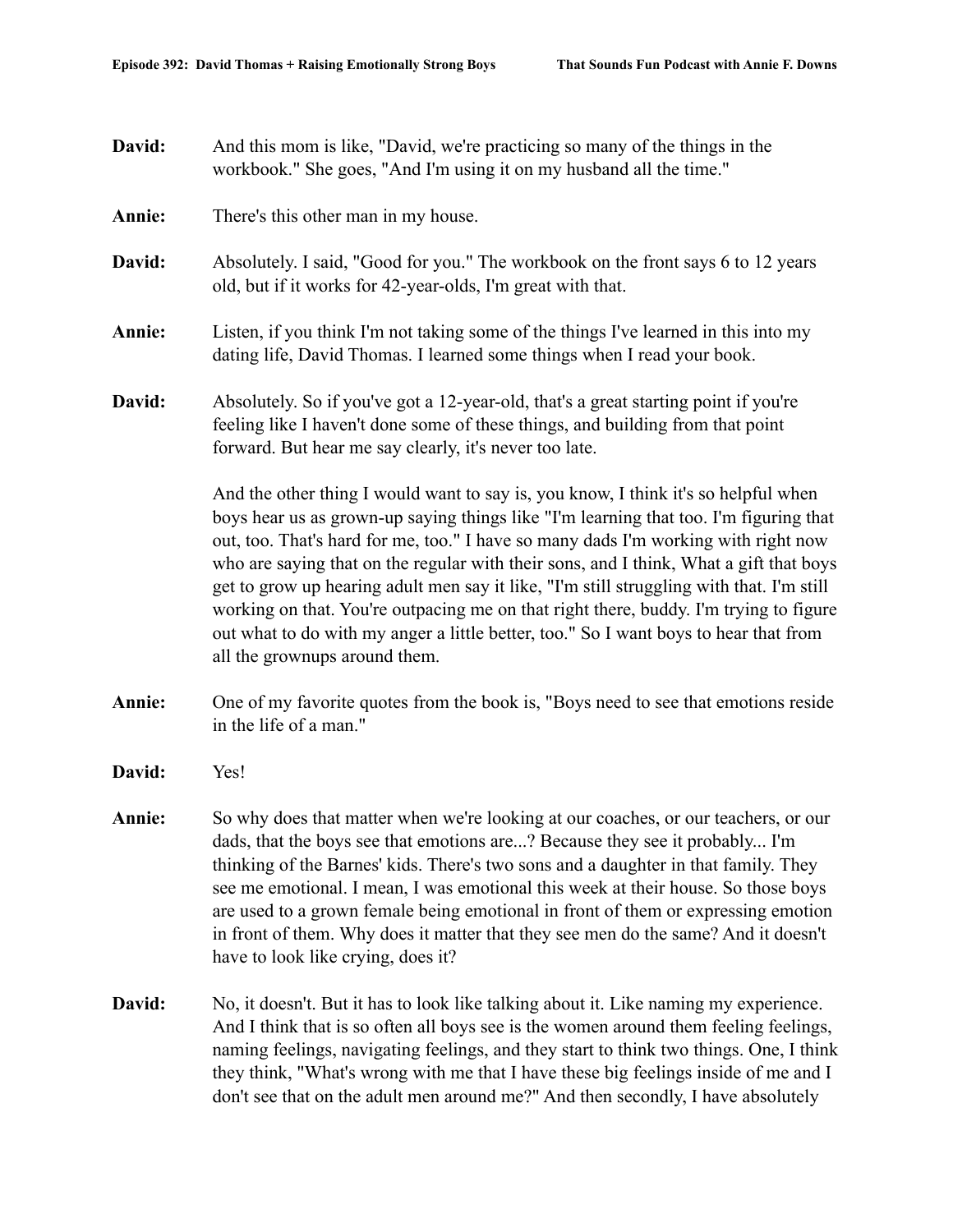no idea what to do because I don't hear enough grown men around me talking about what it looks like.

So, you know, I would challenge any man listening that I think it's a gift for boys not only to hear us talk about our experience, and what we're finding works for us. But I challenge dads all the time. If you're in counseling, talk about that openly with your son. I don't think they can hear enough adult men talking about reaching out for help.

Talk about the friends you spend time with that challenge you and encourage you. Talk about the pastor you learn from. Talk about all these different individuals who are helping you become more of who God designed you to be as a man. That's not something that stops at your 18th birthday or your 25th birthday. Like, I'm still learning. I'm still talking about that with my kids who are in college right now. Like, "Hey, I went on a walk with our pastor, and I want to tell you something he taught me this week or he said to me that really made me wrestle on things."

- **Annie:** When you're talking about that, and you write about this beautifully in the book, but for single moms or grandparents who are raising children alone, how do we find men to speak and to walk alongside us? I mean, we share friends who... people who've adopted and are married and are raising alone? How do we find men to help us? And is that necessary?
- **David:** I think it is necessary because I want boys to get to see that full experience of like, "Here's what it looks like on men and women." And I would say two things. One, I think you pray it into your son's life and believe that God will provide that because it is needed. And I think you get really creative.

In fact, some stories that I share in the book that I absolutely love were of a group of moms, single moms who did not have involved dads in their son's lives. And they reached out to a campus minister at one of our colleges in town and said, "Could you just tell us some really great college guys that we could interview and have conversation with because our guess would be they need to make some money and we need some influence?"

And they hired a college kid who led a Bible study with their sons for a period of time. And everybody won in that equation. Like, this kid got to be with amazing kids and feel a sense of purpose and made a little extra cash which college kids need, and their sons got to be with this cool older college guy who they could sit front row and watch. "Okay, here's what it looks like. Here's what it looks like to have feelings. Here's what it looks like to pursue Christ when you're a 21 year old guy." Like all these things that I just want boys to get to see.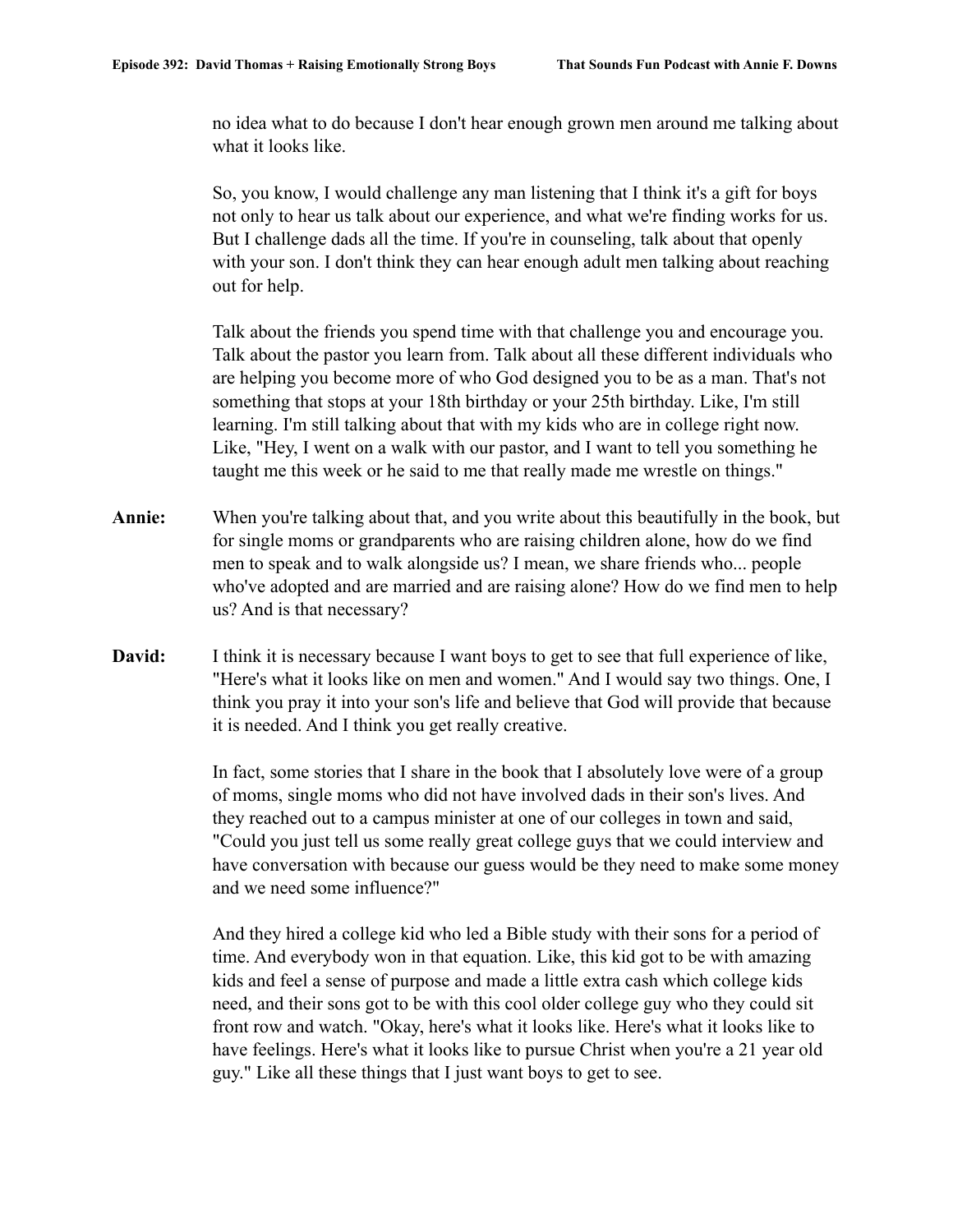And I've heard so many unbelievable stories of amazing intentional moms who have provided or ushered in that kind of experience, who've found a neat high school kid who did book club with their sons or who became a tutor. That's the thing I love too. I think boys who are struggling with school, when they find a cool high school guy who needs to make a little extra cash, it becomes more than just "I'm helping you out with your academics but I'm mentoring you and talking about life."

I have a 16-year-old kid right now who has a guitar teacher and his mom said to me, "You know, David, I will walk by the room when they're in the middle of the lesson at times, and I've noticed that it's becoming about 15 to 20 minutes of music and about 40 minutes of life."

- **Annie:** Wow.
- **David:** And she said, "And I'm here for it."
- **Annie:** I will write that check.
- **David:** Absolutely. She said, "For as long as he is offering this, I'm in." And I'm like, "That's incredible." So all these different males that I think could be a part of boys' lives in different ways, teachers, coaches.

When my sons were in high school, I used to drive around town with an envelope in my glove compartment of Chipotle gift cards. And I would regularly hand them out to these amazing teachers and coaches and youth pastors and the group leaders who are in my son's lives, you know, and just say at times, like, "Thank you. Thank you because your voice is so loud in their ear right now, and I couldn't be more grateful for your investment and who they are. Go have a burrito on me."

I just would literally go to Chipotle periodically and "Can I have \$100 worth of \$10 Chipotle cards?" And I just keep passing out because I'm so grateful for these different voices.

- **Annie:** So this is a hard question. I'm sorry to do it to you.
- **David:** Ask it.
- **Annie:** So what happens when a coach or a dad... And you said at the beginning that men have a higher rate of infidelity, of suicide. What happens when a coach or a dad or a pastor has a public disgrace? Or maybe it ain't even public. It's public in your town. It may not be public on the internet, but it can be public in your town. What do we do when the men investing in our children go off the rails?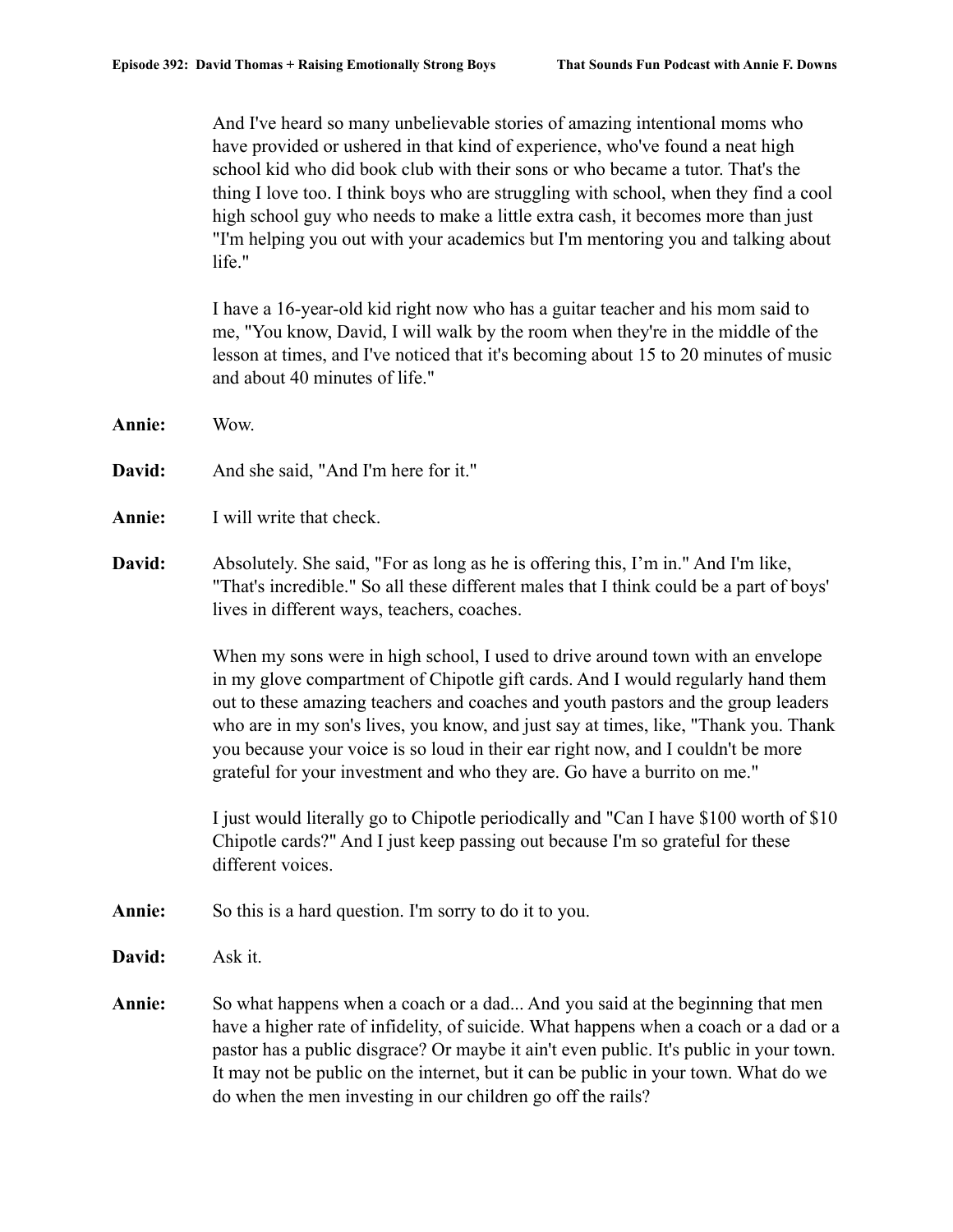**David:** It's an important question. I'm glad you asked. It's going to happen. And I think there is a way that we can talk about those circumstances without making that man the villain in the story. But using that as opportunity to talk about the very thing we're discussing. Like, this is what it looks like when men don't ask for help. This is what it looks like when men don't talk about their experience in life and hold those feelings, fears, all those things hostage. And it grows in us, it becomes cancerous inside of us, and it can lead to destruction emotionally, relationally, spiritually on so many levels.

> So I think we do use it as opportunity. We use the stories in media that are in front of our boys as opportunity too. Again, I don't need to turn that into I'm going to bash this person or I'm going to turn them into the villain in the story. But I'm going to use that as opportunity. This is what it could look like for any one of us when we don't reach out for help.

- **Annie:** I call it learning from the cheap seats. I'm like, "Let me learn..." Sometimes I'm getting to learn on the field and it hurts and I'm in the game and I'm not interested. And other times, I'm like, "I could learn from the cheap seats. I'll just sit up here and watch and pull a news story or even a fictionalized book and say, 'Man, that could happen here. If that happened here, what would we do?'"
- **David:** Absolutely. We use it as opportunity to develop critical thinking. I mean, there's just a lot of opportunity that could come from those kinds of conversations with boys. But again, let's have side by side, not eye to eye.
- **Annie:** I love that in the book you list out movies that are great conversation starters.
- **David:** Because boys love movies. Like I talked so much about that in the book. Like, let's use the stuff that they already love. Let's use the stories that are out there in front of us at this point. So I just would challenge any parent, think about how you could have a little bit of conversation after sitting and watching a movie.

There's this great resource called Common Sense Media that we recommend parents all the time. They rate everything technology-wise for kids. So it's like video games, movies, all the stuff. And in the movie section, they have a section of like, "Here's things you could talk about."

And I'll confess. This is my cheating that I would do with my own kids. I would take them to a movie and then right before we leave, I'd be like, "Hey, guys, I need to run the restroom real quick before we drive home." And I would pull up Common Sense Media app and I would look at the three questions and drive home. I'm sure my kids were like, "Dad always had the most thoughtful questions when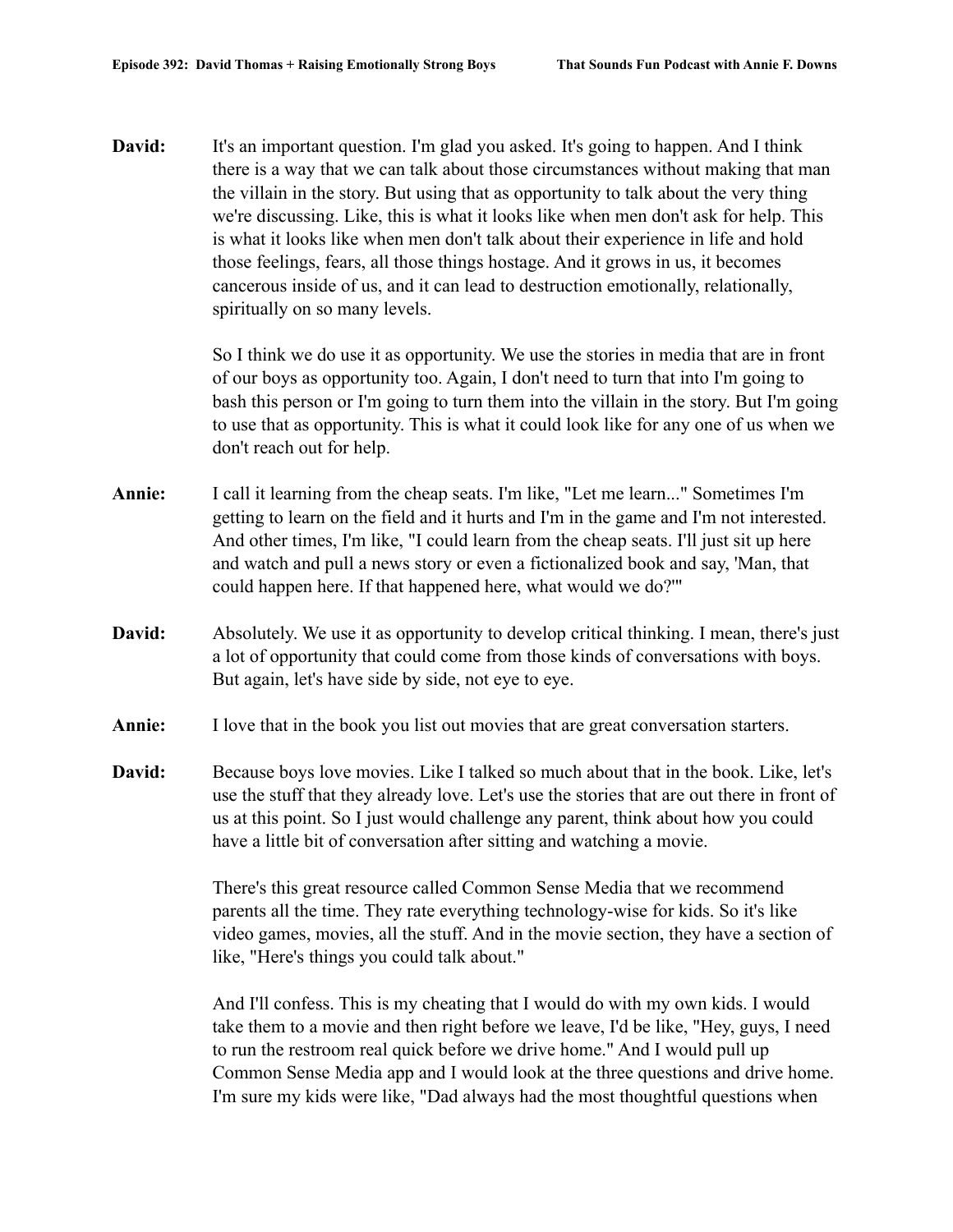we drove home from the movie." I'm just confessing it was all Common Sense Media. But just ways that we can use that content to build those skills in our kids.

- **Annie:** Video games. A lot of what we're hearing about mass shootings, they trace them back to, especially when it's young man, they say they were very into certain video games. Are video games all bad? Are they all good? How do we figure out how to regulate them in our homes? It seems to be something that more of my guyfriends are interested in than my girlfriends. So will you talk a bit about that?
- **David:** I will. I'm never surprised to sit with parents and people who love kids who are talking about how fearful they feel about boys in particular being so drawn to that. And I think it is, you know, we as males are visual creatures. So images on a screen are going to capture our attention way quicker than words on a page.

And it's not that boys don't love to read but it is to say I think it's easy to just sit with that. And we have a lot of spatial skills that make us strong in those places. I don't think they're all bad. I do think we want to have healthy limits in place at all times. So no question about it.

What the research keeps telling us over and over is that, you know, it's these long stretches of boys being engaged with video games when they get into this scary space, as opposed to if they're playing for short windows of time and then going outside and running, riding their bikes.

- **Annie:** You talk a lot about being outside.
- **David:** Yes, so much about that. I think that's important to note. But I do want parents to really look at and use a tool like Common Sense Media whose they've got a team of experts who's really evaluating video games to understand which ones are okay, which ones aren't. So there's some great sports video games that boys love, and I have great conversations with them about and then there's some that are dangerous.

I remember when my boys were growing up, I said to them, "I'm open to talking about any video game that you hear about or interested in. But there's one I'm never gonna say yes to. It's Grand Theft Auto." It involves shooting policemen and raping women. So the answer's no. Like no. There's nothing good that's kind of come from that experience. So I think there's some that we want to be off-limits, but let's have conversation around the others.

**Annie:** I'm terrible at video games but I sit there when the Barnes Kids are playing and I pretend like I'm someone in the stands when they show... It's a soccer. They always play soccer. And someone was, "Oh, there I am. There I am." And they get the giggles about it. And it's the only thing I can do to connect with them while they're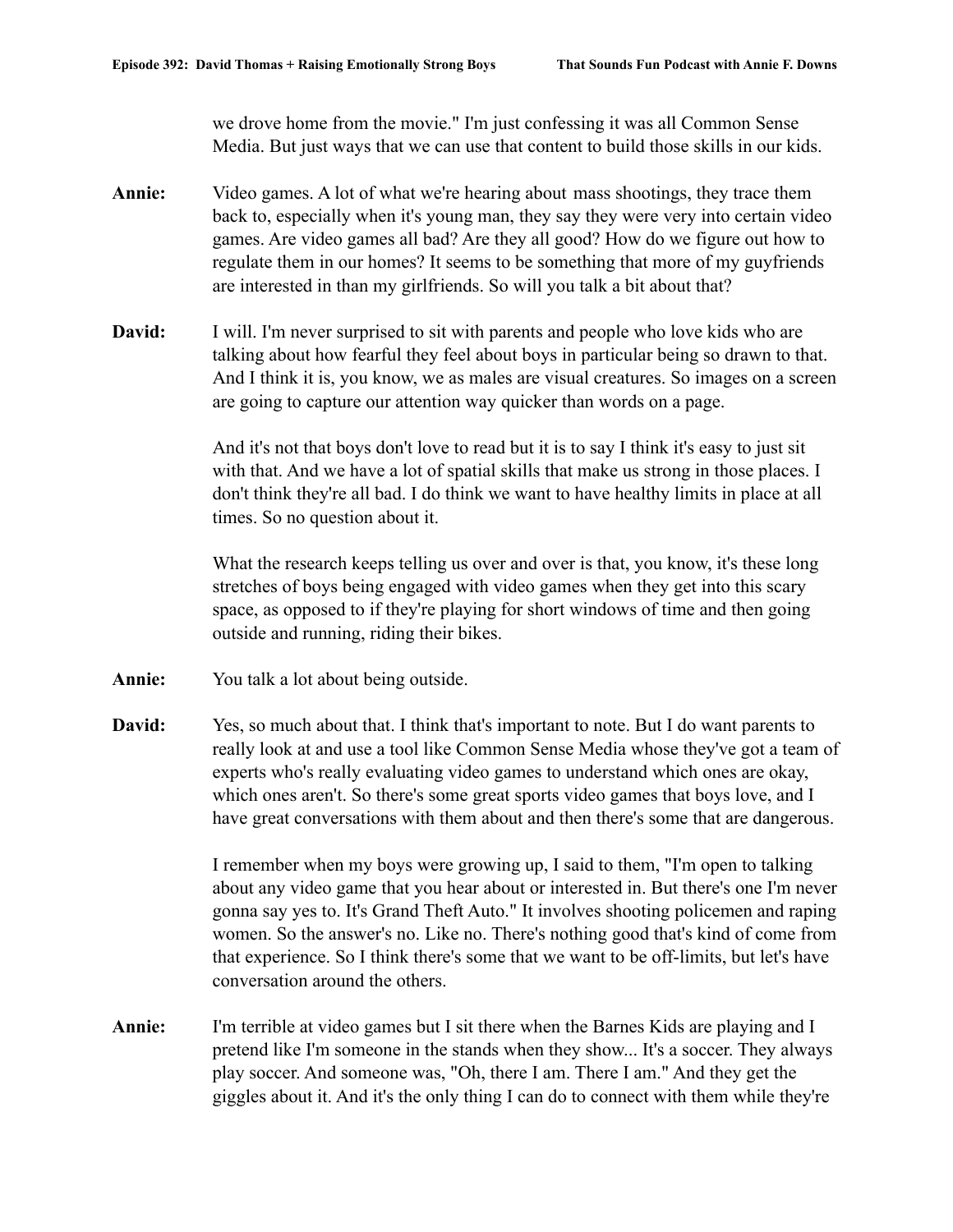playing video is find myself in the stands as a computer-generated person. That's all I've got to offer.

Some of our friends we send the email on Fridays, the AFD Week in Review, and we got some questions back. Sometimes we have one or two, sometimes we have two pages like we do for you. So let's bust through some of these if you don't mind.

- **David:** I'd love to.
- Annie: Riley has a great question. Is seeking therapy a selfish endeavor on this side of heaven?
- **David:** I don't think it's a selfish endeavor. I think it's a healthy endeavor. I really do. And I don't think it's the only healthy endeavor. In fact, Sissy and I have laughed about the workbook I created to go with this book for boys and the workbook she created for elementary-aged girls.

You know, we talked about, we're really given away three months of free counseling. You don't have to go but that could be a starting place. That is more than anything just about building awareness and building tools. If I were gonna give the CliffsNotes version. So I don't think it's selfish. I think it's healthy. But there are other paths to doing that as well.

I think podcasts... This is one of the ways I learned so much. Podcasts are a great tool for learning and building awareness and skills as well.

- **Annie:** Oh, man, so many of our friends are listening to Raising Boys and Girls, y'alls podcast, because it is just such a deep resource for parents. When it's counseling right for the boys in our lives?
- **David:** I think that's obviously going to be different for every boy.
- **Annie:** Sure.
- **David:** But I would say, you know, if you're listening right now, and thinking, "Ooh, I'm hearing Annie and David talk about some things and that feels concerning for me," I think the workbook could be a good place to start. To say, Okay, let's start with some skill-building there, build some emotional muscles.

If it doesn't feel like enough, then it could be great next to do a consultation with your pediatrician. Or we do parent consultations with parents all over the globe, by phone or through zoom where we will just sit with parents and hear them talk about some unique concerns with their kids, and then we'll create a to-do list and say,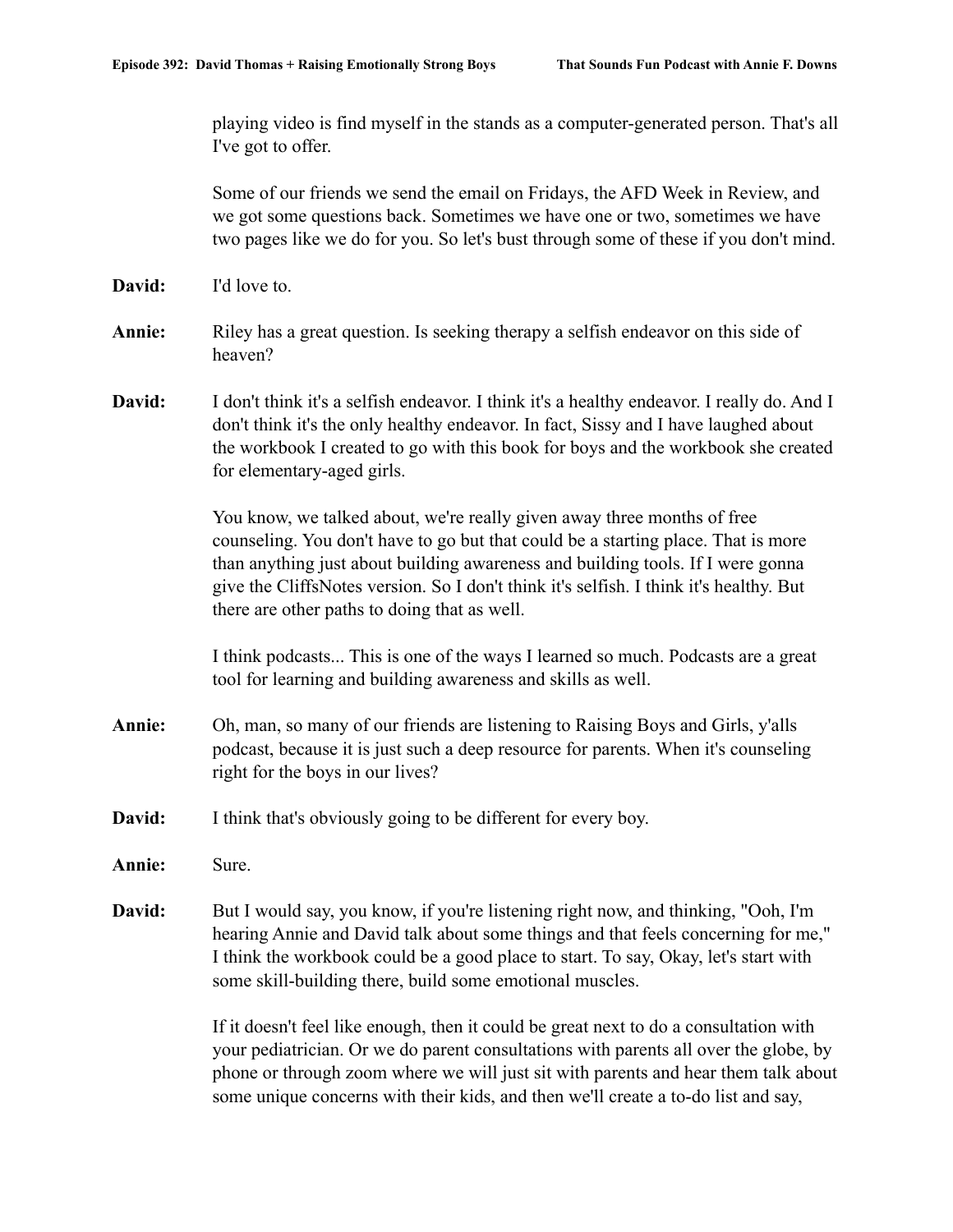"Okay, try these things," or "I'm hearing you say enough, that makes me think it's time. Let's go ahead and move forward with counseling at this point and find a great resource for your son at that point." So it could just be putting another set of professional eyes on the situation to assess your needs.

- **Annie:** We had multiple questions about grieving. You and I talked about this before, and I got permission from my sister to tell this story. But my nephew... As people are listening to this, right now our family is grieving of a loss of a family member. So I'm not on socials, I'm not anywhere when people are hearing this because we're in the middle of a great loss. How do we talk... Like my little nephews two, how do we talk to him about a person he knew that is not there anymore?
- **David:** I'm so thankful that we could have this conversation because I think when we are navigating loss ourselves, it can feel overwhelming to think about carrying that with the kids that we love.
- **Annie:** Or thinking, "They'll be fine. They're too little."
- **David:** Exactly. I know. Even back to that story I shared about my son picking up on all that and I didn't think he was listening. So I would want to encourage any adult listening, let's err on the side of too much support instead of too little. And kids will cue us because I think kids have this internal barometer that goes off inside of them that tells them when they have reached capacity on getting as much information as they can work with, which is different than it is for us as adults. Like we can stay in grief for longer, we can stay in hard conversations for longer, but kids can't.

I tend to say it's a little bit like swimming, in that we as adults can stand or water for longer and kids can't. They need to come up for air. So if you're talking with a child you love about something that's hard... And sometimes boys especially will just say things... I've countered thousands of boys who would just be like, "Can we be done talking now?" or "I don't want to talk anymore," or put their hands over their ears, which is their way of saying that little barometer went off inside of me and I can't work with more. So let's take a break and I need to play and when we come back-

- **Annie:** What do you do? Y'all go play?
- **David:** Absolutely, you go play.
- **Annie:** Wow.
- **David:** So I think it's good in conversations to remember that kids grieve in doses and they need to go up for air more often than we do. And they move in and out of grief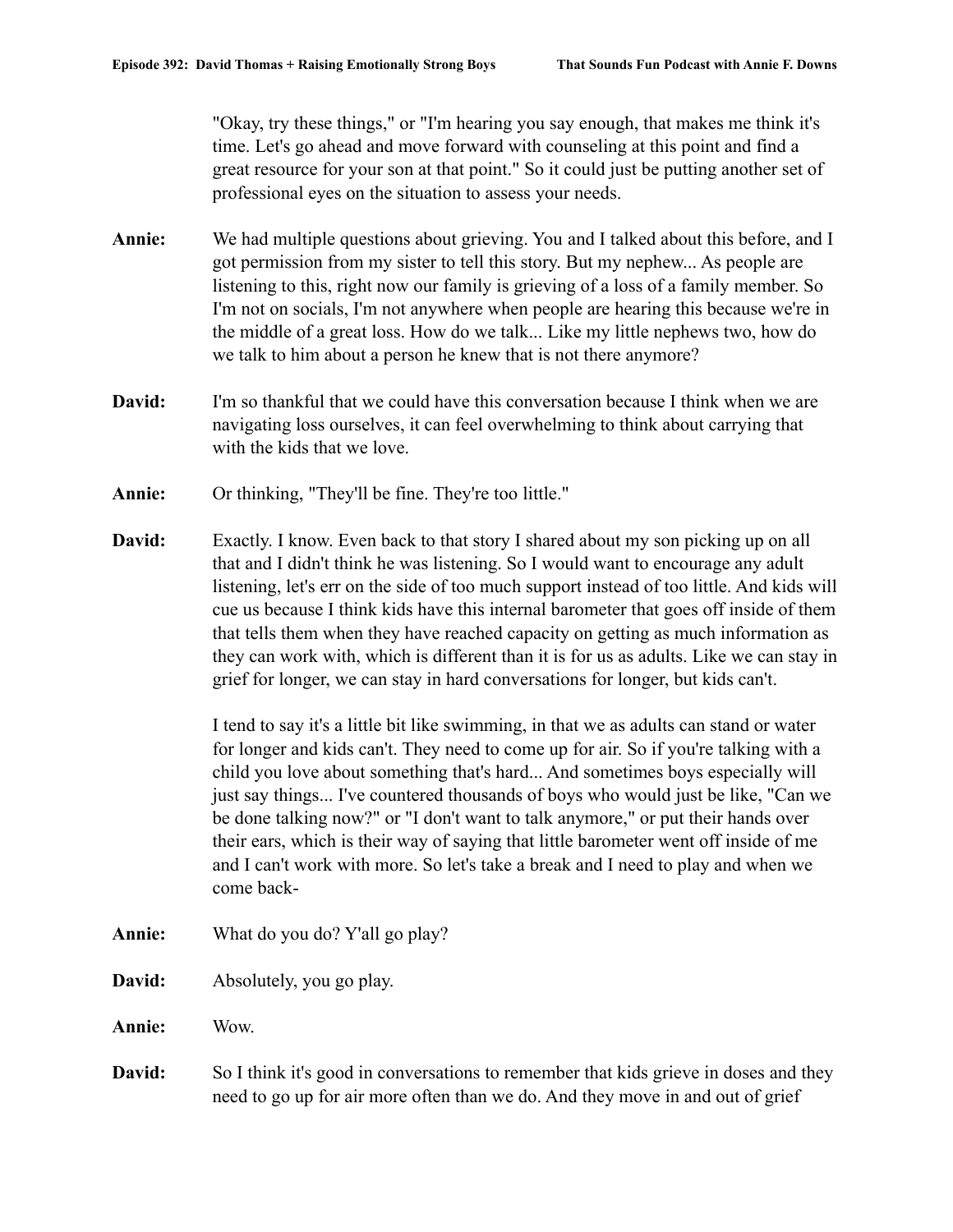from play to the hard conversations actually in ways that we could learn from as adults.

- **Annie:** You know what I was going to say? Everything you're describing is a little bit about as good as I can be with grief too, unfortunately.
- **David:** And it's a healthy way. It's like we don't necessarily always need to stay underwater for that long. We start to struggle after a while. I would lastly say, when we talk with kids about death, we want to be very concrete, which doesn't feel instinctive for us.

But kids pre-12 are in what we call concrete thinking in terms of their cognitive development. So the world is very black and white. So we want to avoid abstract terms. Like we say things like "he passed away." And that's an abstract phrase that doesn't make sense to kids. I say to parents, if divorce is a part of your story, don't say "we grew apart." Say "we're getting a divorce. We're going to stop being married." Do you hear how that language feels more abrasive, but it's more concrete?

- **Annie:** Yes, it's concrete.
- **David:** It is.
- **Annie:** It feels like concrete.
- **David:** So with children we say, you know, things like, "Their heart stopped beating and they stopped breathing at that point." As people of faith, we can then move straight into, "At that moment when their heart stopped beating, they were in the presence of Jesus. Can you believe that they could be here right now and then as soon as their heart stopped beating Jesus was holding them?" But painting those really concrete experiences for them of what happened next. So hold on to all of that when you talk with kids.

There's also a great book that we recommend a lot at Daystar called *When Dinosaurs Die*. It's about a little series of dinosaurs and explains in concrete language how death happens. Now, it's not a faith-based resource. So I always encourage parents, you know, you can fold in what you want to be the next part of that, but it does a beautiful job. It's even written like a cartoon almost with little pictures and we get to talk about different scenarios. So you could use different parts of that with kids when you have those hard conversations.

## **[00:42:56] <music>**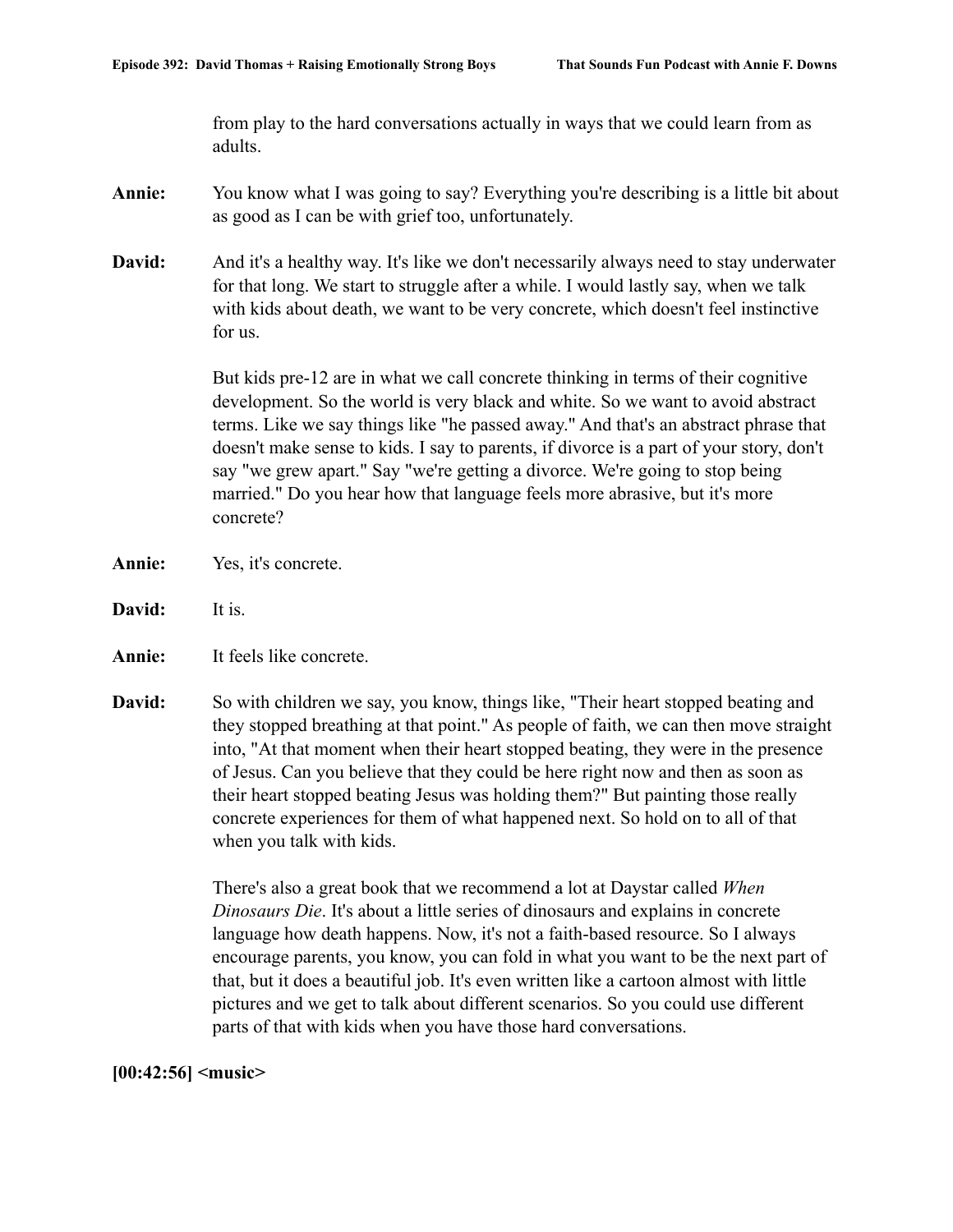**Sponsor:** Hey friends! Just interrupting this one more time to tell you about another amazing partner, [Athletic Greens.](http://www.athleticgreens.com/soundsfun) So if you haven't heard me share about Athletic Greens before, it's one thing we can do to be good friends to our health and to our bodies.

> Mixed in really cold water, one scoop of Athletic Greens will deliver 75 high quality vitamins, minerals, whole food source superfoods, probiotics, and adaptogens in forms that your body can absorb. Their special blend of ingredients supports your energy level, gut health, nervous system, immune system and ability to focus. All the things.

> You're investing in an all-in-one nutritional supplement that's lifestyle friendly. So whether you eat keto, gluten-free, paleo, whatever, Athletic Greens has got you covered. For every purchase, they donate to organizations helping to get nutritious foods to kids in need, including No Kid Hungry here in the US. In 2020, Athletic Greens donated over 1.2 million meals to kids. Y'all, that is amazing.

It's time to reclaim your health and arm your immune system with convenient daily nutrition, especially as we finished up flu and cold season. It's just one scoop in a cup of really cold water every day. That's it. To make it easy, Athletic Greens is gonna give you a free one-year supply of immune-supporting vitamin D and five free travel packs with your first purchase.

All you have to do is visit [athleticgreens.com/soundsfun](http://www.athleticgreens.com/soundsfun). Again, that's athleticgreens.com/soundsfun to take ownership over your health and pick up the ultimate daily nutritional insurance.

**Sponsor:** And I've got one last amazing partner to tell you about **Policygenius**. So I learned to think. Typical life insurance gets more expensive as you age, so it's smart to get a policy sooner rather than later. So here's how it works. Policygenius is your one-stop shop to find the insurance you need at the right price. You just head to [Policygenius.com](http://www.policygenius.com) to get started, and in minutes, you can compare personalized quotes from top companies to find your lowest price.

> You could save 50% or more on life insurance by comparing quotes with Policygenius. The licensed agents at Policygenius are on hand through the entire process to help you understand your options and make decisions with confidence. The Policygenius team works for you, not the insurance company, which is a big deal.

Policygenius doesn't add on extra fees. I like that. Policygenius doesn't sell your info to third parties. I love that. And Policygenius has thousands of five star reviews across Google and Trustpilot. Policygenius has options that offer coverage and as little as a week and avoid unnecessary medical exams. Please and thank you.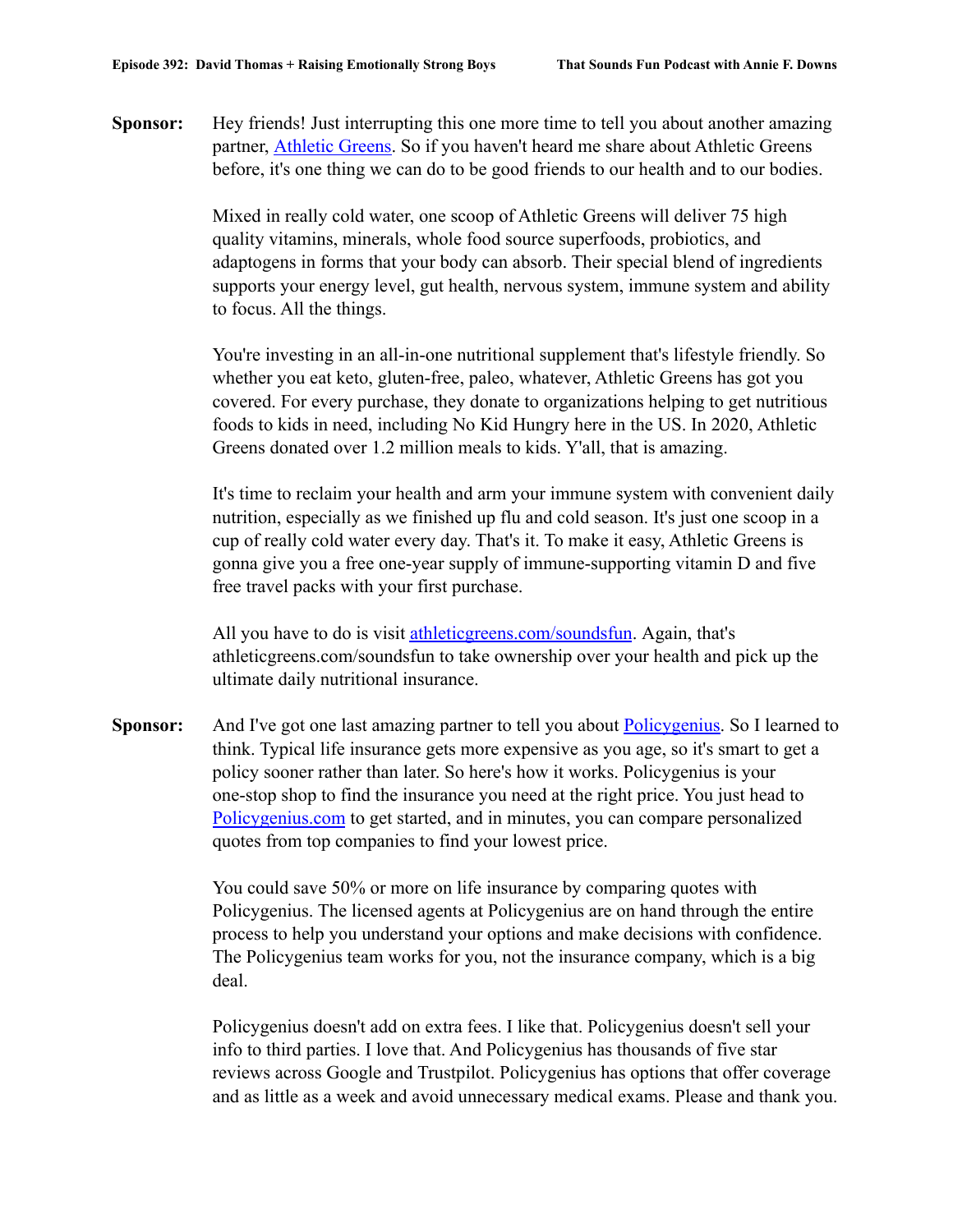So head to [Policygenius.com](http://www.policygenius.com) to get your free life insurance quote and see how much you could save.

And now back to finish up our conversation with David Thomas.

## **[00:45:38] <music>**

- **Annie:** Let me ask you this. This is from Kristen. What do you feel is the least talked about, but still important characteristic of most boys that needs a parent's attention?
- **David:** You know, I would say and really the main reason that I wrote this book is that I think, you know, boys having heart, you know, boys having heart. There's a story in the book about an adult man who lost his dad to suicide when he was a teenager. And I was listening to an interview with him when he said, you know, "My dad was physically strong, but he wasn't mentally strong."
- **Annie:** Wow.
- **David:** And that stayed with me. And I think that's some of what it looks like to have heart. That I'm strong in different ways and my heart is strong in a way that I am aware of what I feel, which allows me to be aware of what others feel, which allows me to be different in the world. So that progression is a characteristic that I think we just don't attend to enough with boys.

We tend to be wisely so, so focused on their academic life, their athletic life, their spiritual life, these different aspects, but it's one of the more neglected threads of his development, which is why I wanted so badly to write this book.

- **Annie:** I am glad we intentionally released the show when the book is available, so that no one's having to wait. They can get it right now, because it is out this month, or actually last week. Do we pray differently for boys than we do for girls?
- **David:** It's a great question. We laugh about this. The only thing I might say is that we might pray for a little shorter with boys. You know, their attention span is shorter. We need to acknowledge that. Like there are all these different parts of how God designed him that we do want to be thinking about all the different ways that we interact with him, including that.

I have parents in my office sometimes who will say to me, like, "I don't like it when he's holding a fidget object in his hands while we're talking. It makes me think he's not paying attention." Or I've had parents say that when they're kids pray, and I challenged him to say, "You know what? Be open to the possibility that that might actually help settle him a little."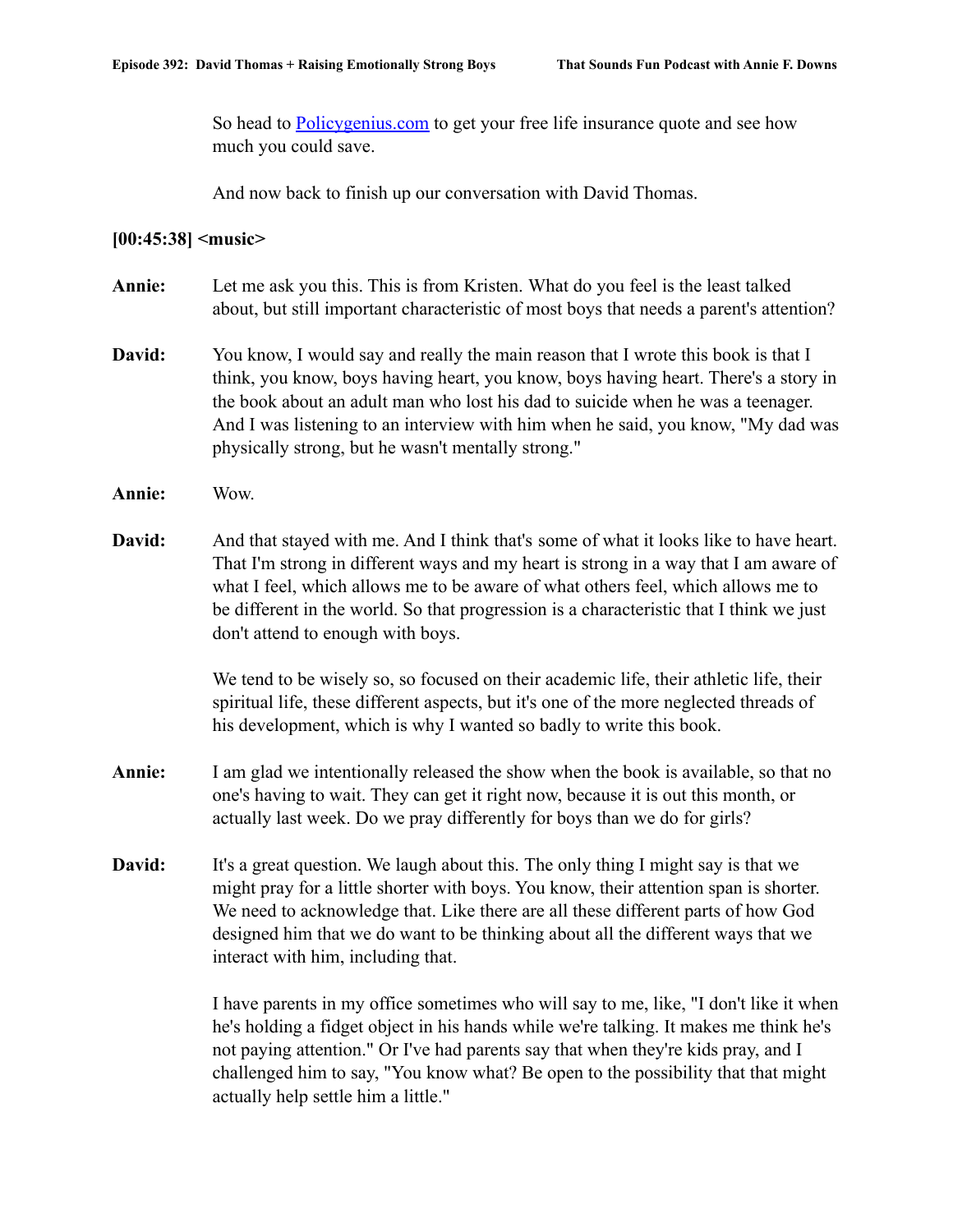**Annie:** Wow.

**David:** "That might actually help bring his focus to the equation." I'm sitting with a former educator who knows this. One of the strategies we use in a classroom setting with boys with attention hurdles is to let them squeeze a stress ball on their non-dominant hand, which is drawing his attention to the place where he wants it as opposed to his attention and starting all around.

> So I would challenge you to think about timing, and that he may need something that may be a part of. He needs to hold a stuffed animal. He needs to squeeze a stress ball and to have something with him that allows him to engage the experience differently.

- **Annie:** Something you and I have talked about before, I did part of my master's degree on boys and education and teaching boys. And it has just helped me so much in all my relationships with young men to remember that the systems we operate in, even how we get in line at the grocery store, how school is built was not meant for men. It was meant for women. It was industrial revolution, get on the factory line, don't be individual, don't be creative. And it is easier for women than it is for men.
- **David:** Absolutely.
- **Annie:** And so letting little boys be outside the lines a little bit has them inside the lines for them.
- **David:** Absolutely. I know adult men who would say their riches moments of connecting with God and conversation and prayer happen walking outdoors. You know, that that's where it has, not sitting still in a chair. And that's not to say it can't happen in that way. But is to say, let's just be open to all those things.
- **Annie:** When we think about the future, I mean, you are spending your life thinking about the future because you're trying to make healthy boys into healthy men. What is your hope about who this generation of young men could become? What do you see when you look in 10 years or 20 years?
- **David:** I would say I feel really hopeful in a lot of ways. There's certainly things that make me feel fearful. Now, let's start there, and I'll move toward hope. It does concern me that I've seen more boys in the past decade who are less interested in getting their driver's license and asking a girl to a dance and getting a part-time job. Whereas when I was growing up, I didn't know a single boy who wasn't chomping at the bid to drive a car and excited... nervous but excited about asking a girl and wanting to make money.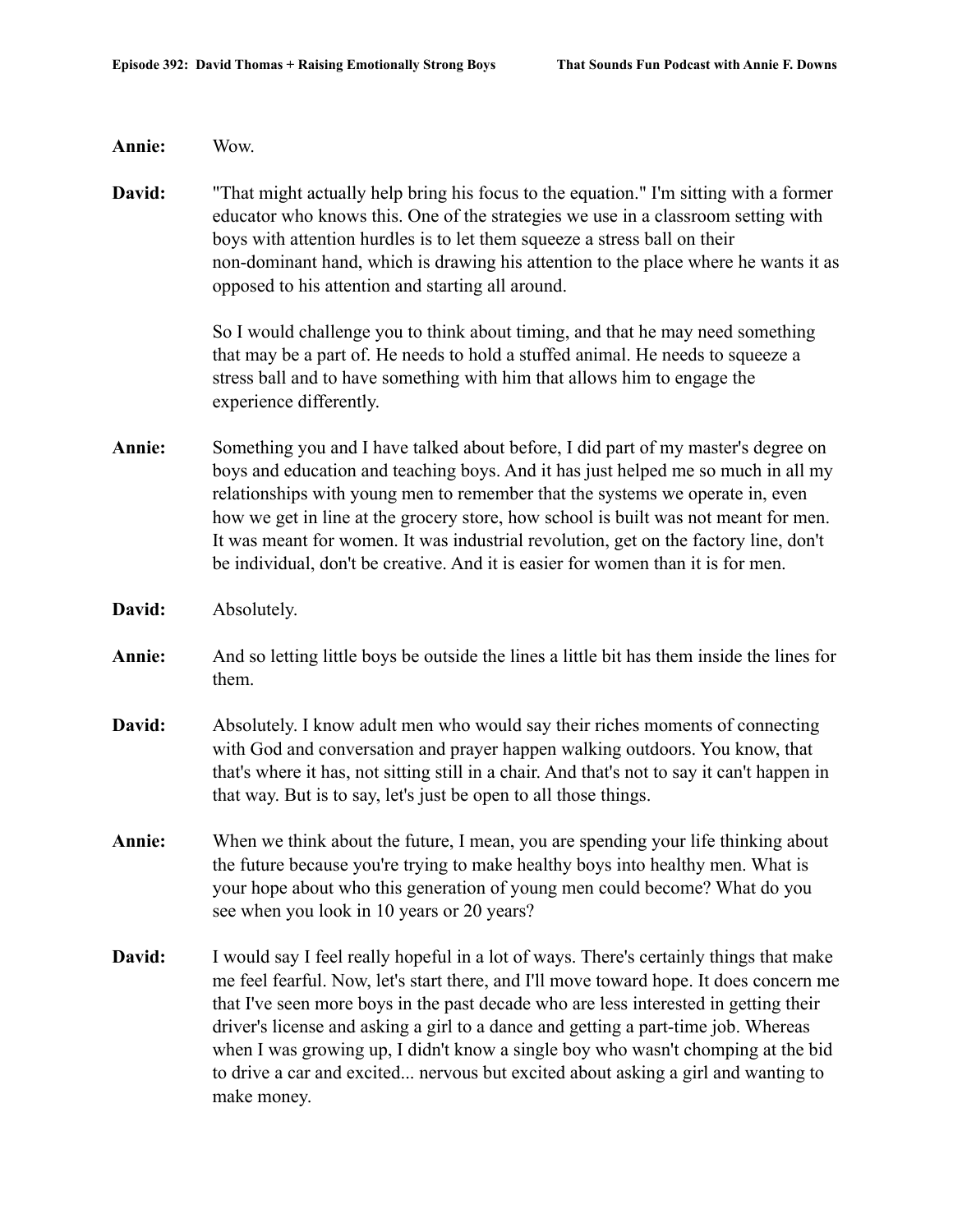And I worry that there are more boys who don't feel a sense of purpose and don't have opportunities for healthy risk in ways that they're not moving into those spaces. Then I think if we were to add to the conversation we just had about video games. It's like easier to kind of stay in the basement playing games and out doing those things. And certainly the pandemic lessened the opportunities that were there in those spaces, which furthered some of that. So I want us to pay attention to that and moving those boys out there.

I have a whole section of the book called *The Strength of Purpose*. And I think it's part of how we're hardwired as males that we crave and hunger for that. I will say I don't know another time in history that we've been talking about mental health as much as we have and that counseling is as normal as it is. And that excites me that I think we are raising up a generation of kids who that's more familiar.

We're more focused on social emotional learning skills in schools than we've ever been at any time in history. So there are a lot of things happening in ways where I think I'm super excited about that, to see this generation sitting with parents 25 years ago, versus sitting with parents now. And how many parents I sit down and they're like, "We're in counseling individually. We've been in marital counseling. We believe in counseling, we want to be here for him to have the experience." I'm like, "That's awesome." Like boys growing up, that's just always something I always did.

- **Annie:** That's right.
- **David:** My parents parked me in that chair when I was eight years old. And so it's just what you do.
- **Annie:** That's right.
- **David:** And back to its what the males in my family do, you know, that we see that. So when you and I were talking a little bit earlier about these different amazing voices, I get so excited about how many grandparents I feel like are learning skills at this point that are offering boys something different too.

I have conversations with boys all the time and they'll say, "My grandfather said when he was growing up thing ever talked about feelings. But he had to learn to do that because my grandmother said, 'There's no way you're gonna live with me and not do it.'" And so I love that even there they're getting to have these neat conversations with different men.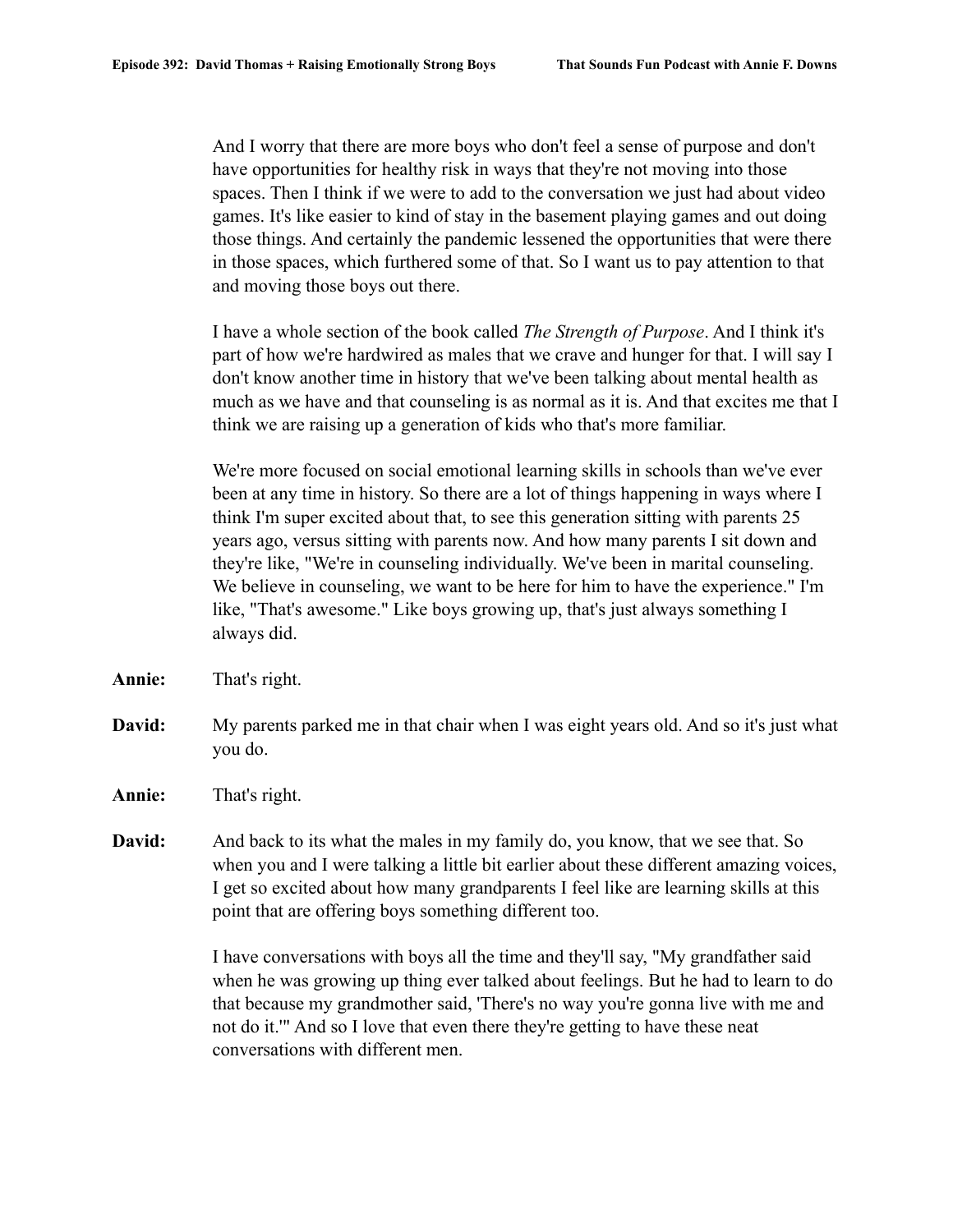| Annie: | What did we not say about the book that you want to make sure we say? The<br>workbook is available as well.                                                                                                                                                                                                                                                                                                                                                                      |
|--------|----------------------------------------------------------------------------------------------------------------------------------------------------------------------------------------------------------------------------------------------------------------------------------------------------------------------------------------------------------------------------------------------------------------------------------------------------------------------------------|
| David: | The workbook is available as well. So targeted elementary-aged boys 6 to 12. But<br>as we've discussed, it might work for an 18-year-old or a 42-year-old. Use it for<br>whatever male it's useful with.                                                                                                                                                                                                                                                                         |
| Annie: | That's right. Where can we get all those?                                                                                                                                                                                                                                                                                                                                                                                                                                        |
| David: | Wherever you buy books, it is available. So thankful for that and just super grateful<br>you would let me come on and have this conversation with you.                                                                                                                                                                                                                                                                                                                           |
| Annie: | I know you're already the mayor of Dadville, so I won't try to get you elected here.<br>But I am thankful for you and your work and Sissy's work and the way y'all are I<br>mean, I told y'all this last time you're on the show like, You can't throw a rock in<br>this town and miss the kid who is seeing you. I mean, it's just every kid sees y'all. It<br>is just incredible. And some of the best teenagers I know came through y'alls<br>offices. And it's just amazing. |
| David: | It's been a gift to work in that space. I'm so thankful for that place. And friend, I'm<br>so thankful for you. I do not ever want to miss an opportunity to be in your<br>company to just remind you you are spreading so much joy and goodness in this<br>world. I'm so glad to know you.                                                                                                                                                                                      |
| Annie: | That's very kind.                                                                                                                                                                                                                                                                                                                                                                                                                                                                |
| David: | Really grateful for you.                                                                                                                                                                                                                                                                                                                                                                                                                                                         |
| Annie: | Well, the last question we always ask. I don't know I've done it through tears many<br>times, but here we go. The last question we always ask is because the show was<br>called That Sounds Fun, tell me what sounds fun to you.                                                                                                                                                                                                                                                 |
| David: | You know what I just did that was fun and about to do again? So I have<br>college-aged kids, which just means I'm an empty nester and they're all over the                                                                                                                                                                                                                                                                                                                       |

- place. I don't get to see them as much, and we have all of us share a great love of music and live music. And just took one of my kids to see our dear friends Drew & Ellie.
- **Annie:** Yes, did you go to the Ryman show?
- **David:** Yes.
- Annie: Friday or Saturday?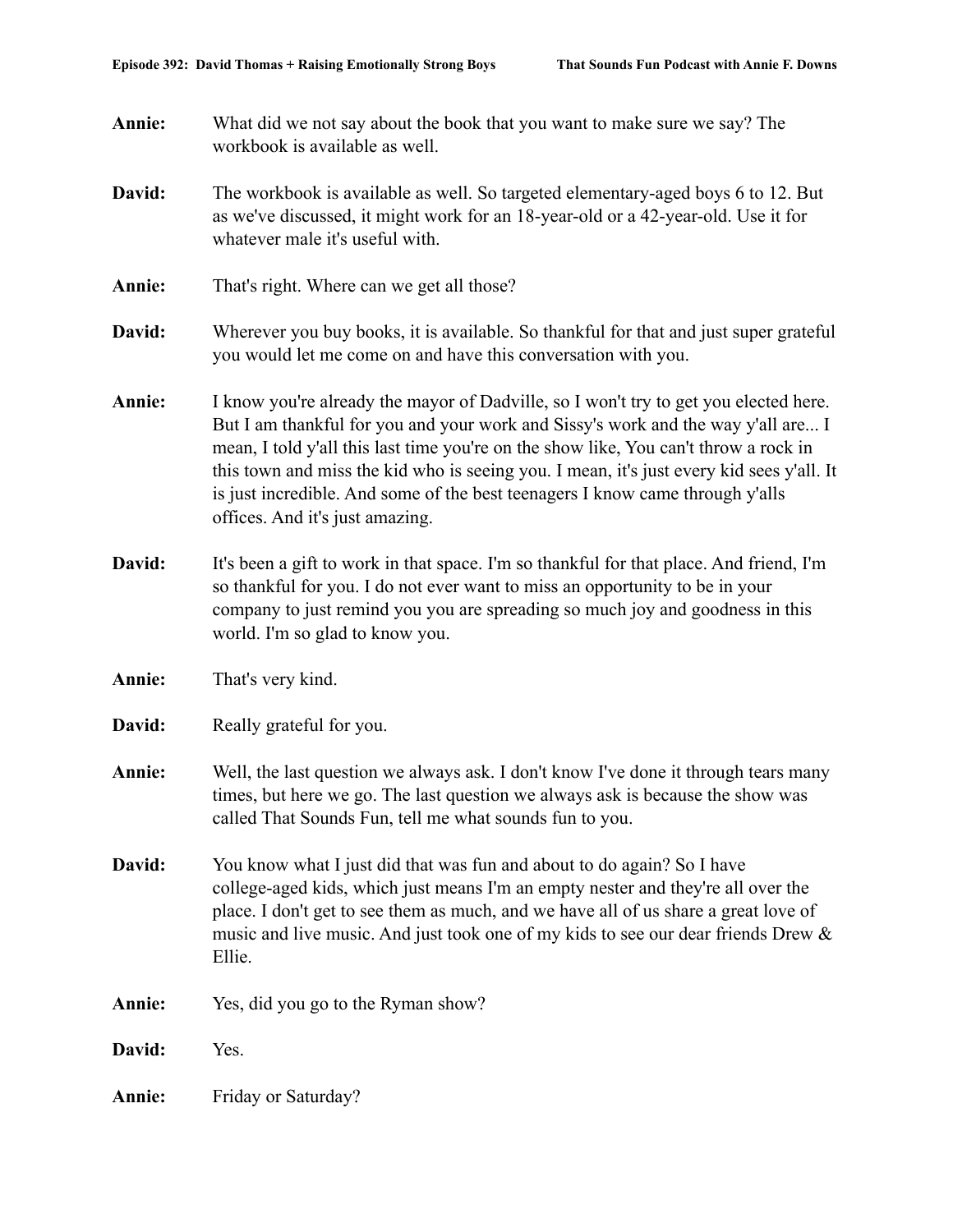| David: | I went on Friday.                                                                                                                                                                                                                                                                                                                        |
|--------|------------------------------------------------------------------------------------------------------------------------------------------------------------------------------------------------------------------------------------------------------------------------------------------------------------------------------------------|
| Annie: | Me too.                                                                                                                                                                                                                                                                                                                                  |
| David: | You did? I wish I'd seen you there.                                                                                                                                                                                                                                                                                                      |
| Annie: | I know. Where were y'all? We were in Section 12.                                                                                                                                                                                                                                                                                         |
| David: | We were down on the floor this time, section seven.                                                                                                                                                                                                                                                                                      |
| Annie: | What a show.                                                                                                                                                                                                                                                                                                                             |
| David: | Can you even believe we live in this town and we get to experience things like that?                                                                                                                                                                                                                                                     |
| Annie: | It was unreal. It was unreal. People can watch it. If you can still buy tickets online,<br>I think, and watch the live stream, do it.                                                                                                                                                                                                    |
| David: | Do.                                                                                                                                                                                                                                                                                                                                      |
| Annie: | I bought Saturday show because I didn't get to go back.                                                                                                                                                                                                                                                                                  |
| David: | I'm gonna do the same thing. I'm gonna do the exact same thing. It was so amazing.                                                                                                                                                                                                                                                       |
| Annie: | What was your favorite part of the show?                                                                                                                                                                                                                                                                                                 |
| David: | You know, I loved being the round in the beginning.                                                                                                                                                                                                                                                                                      |
| Annie: | I was like, "Only Drew Holcomb opens for his own show."                                                                                                                                                                                                                                                                                  |
| David: | Seriously. Seriously.                                                                                                                                                                                                                                                                                                                    |
| Annie: | It was awesome.                                                                                                                                                                                                                                                                                                                          |
| David: | You know what else I loved? I loved when he asked that question, like, "How many<br>of you are from out of town?" And I looked around the room, 80% of the people<br>were. I thought, "Love that all these people traveled from all over to be in this<br>beautiful space and have this experience."                                     |
| Annie: | Tell me about the moment when Drew From your counseling point of view, and<br>your like raising emotionally strong boys point of view, Drew is about to sing a<br>song and he sees a little boy in the audience and he says, "Tell me your name." And<br>the kid says his name. I don't remember. "How old are you?" "I'm eight." And he |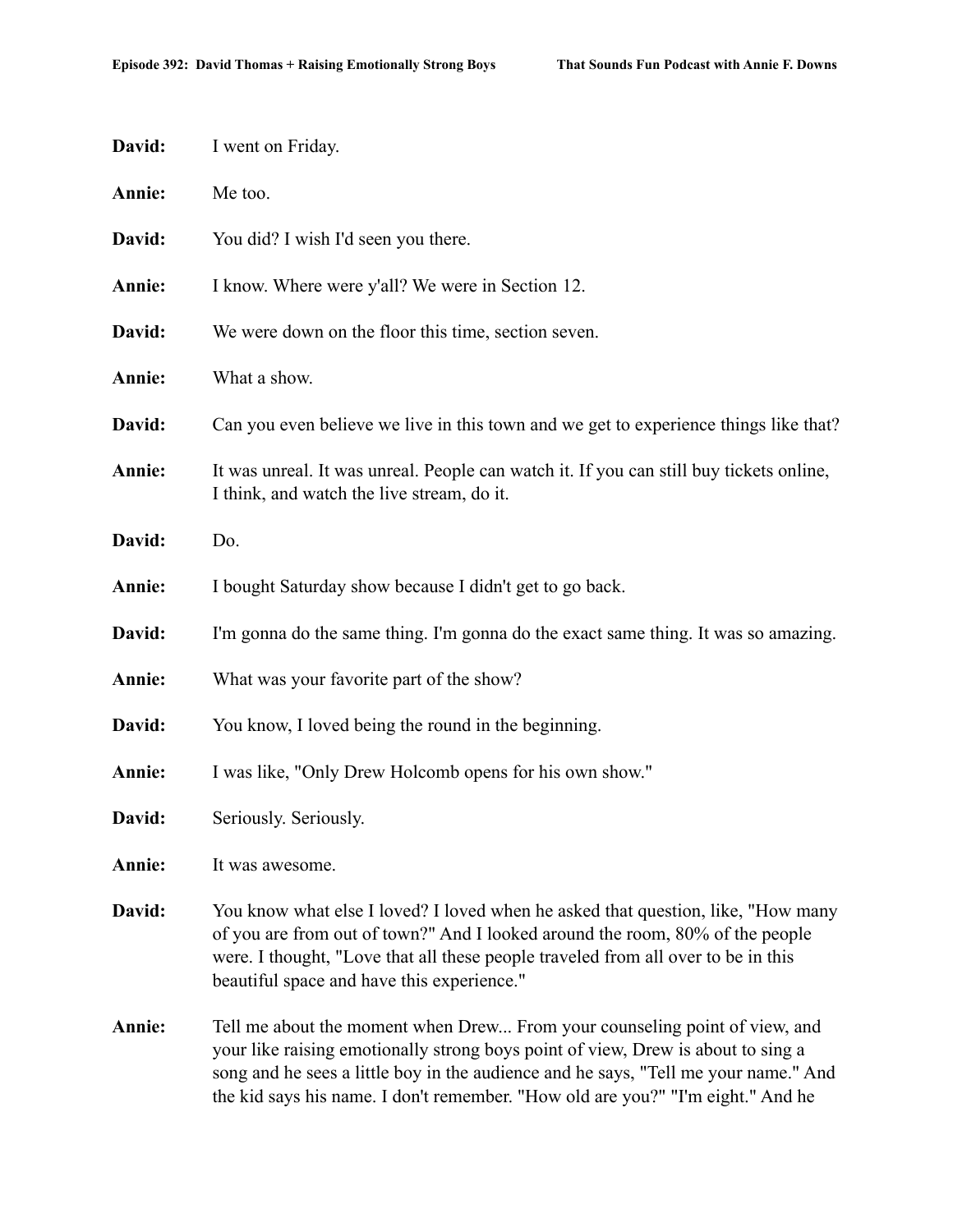says, "Where are you from?" And he says, "Denver." And Drew says, "After I finish this song, if you'll meet me right here, I'll give you this guitar." And my gosh, he did. He said, "If you'll learn to play it, I'll give you this guitar."

| David: | Were you in tears like I was?                                                                                                                                                                                                   |
|--------|---------------------------------------------------------------------------------------------------------------------------------------------------------------------------------------------------------------------------------|
| Annie: | Yes. Tell me what happened right there for that little boy?                                                                                                                                                                     |
| David: | I know. I was thinking, "Drew Holcomb. I love Drew and Ellie Holcomb so much.<br>And I think you're changing that little guy's life. There won't be a day that he does<br>not remember: when I got to walk up to the stage"     |
| Annie: | At the Ryman.                                                                                                                                                                                                                   |
| David: | Absolutely.                                                                                                                                                                                                                     |
| Annie: | Yes.                                                                                                                                                                                                                            |
| David: | "and this man that I admire believed in me and saw that I could do this neat<br>thing." I know. I was weeping.                                                                                                                  |
| Annie: | I'm like, "Can I buy stock in that kid right now?" Because you don't go off the rails<br>for your whole life if you start like that at eight years old. Drew Holcomb sees you<br>when you're eight? I just was just blown away. |
| David: | It was beautiful.                                                                                                                                                                                                               |
| Annie: | It was a great show.                                                                                                                                                                                                            |
| David: | It was stunning.                                                                                                                                                                                                                |
| Annie: | What y'alls next one?                                                                                                                                                                                                           |
| David: | So I'm gonna take all three of my kids to see our dear friends Dave Barnes and<br>Lady A-                                                                                                                                       |
| Annie: | Yes!                                                                                                                                                                                                                            |
| David: | in a couple of weeks.                                                                                                                                                                                                           |
| Annie: | Here in Nashville?                                                                                                                                                                                                              |
| David: | Yes.                                                                                                                                                                                                                            |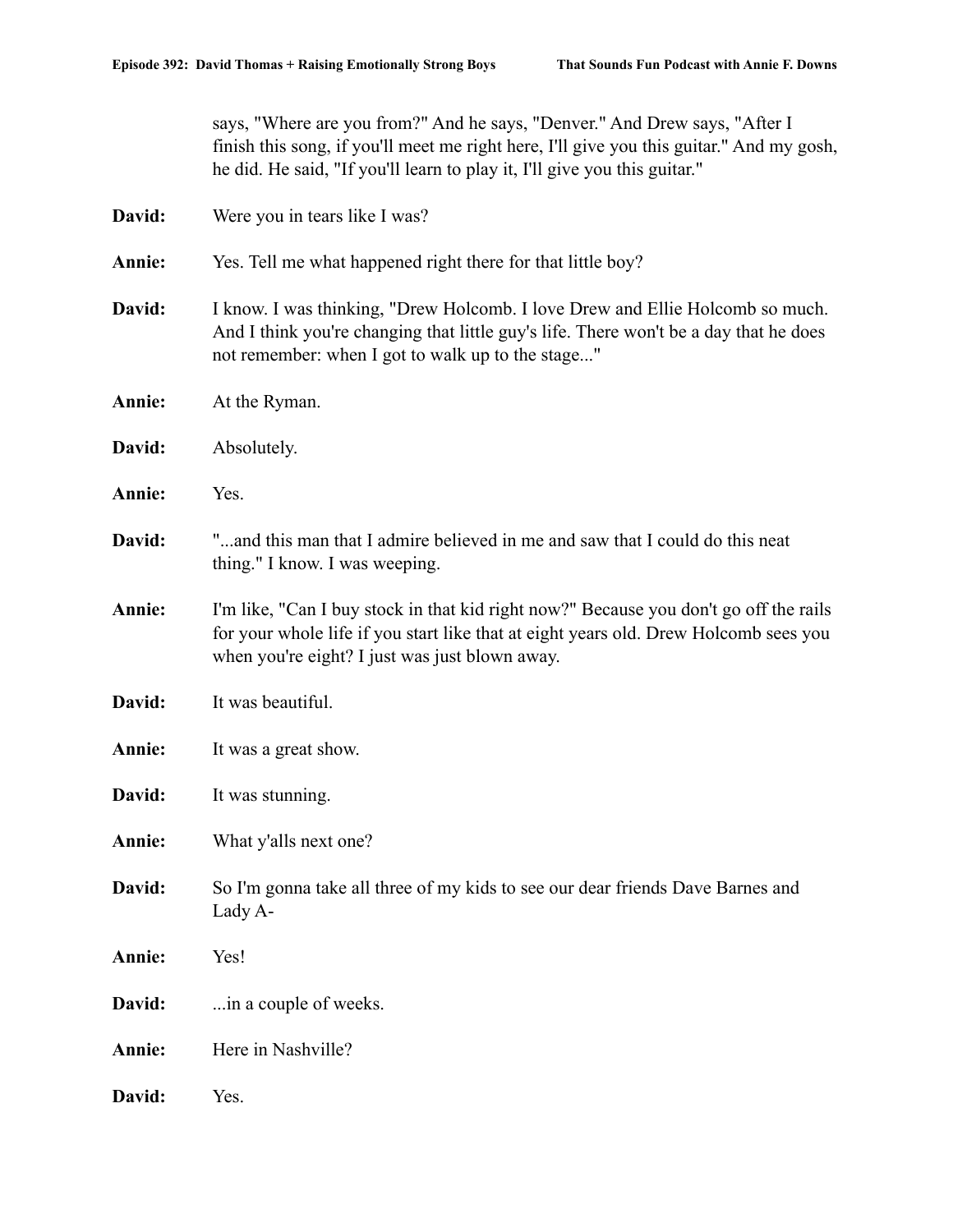- **Annie:** I'll be there too. I can't wait. I don't hardly miss it. If it is anyone I care at all about in the Ryman, done.
- **David:** I know.
- **Annie:** It's hard to miss.
- **David:** And if you're listening and you don't live in the city, just find somebody you love and come to this great place, eat ladybird tacos in the morning, go to the Ryman at night. There's so much good stuff coming in our city.
- **Annie:** Oh, you just can't beat it. Drew played a couple of his songs because it was his 40th birthday. A couple of the songs. They did a long instrumental interlude and a kind of... I mean, we got there at eight and we left at 11:30 probably. It was the longest concert I've ever been to. One board for a minute because I thought, man, I can listen to Drew Holcomb in the Ryman for hours.
- **David:** Days.
- **Annie:** It was unbelievable. So Dave and Lady A are next for you?
- **David:** Yes. It's so fun. It's just so fun to have those experiences with my kids as young adults now-
- **Annie:** Yes, it's the best.
- **David:** ...that we share that love of great music.
- **Annie:** That show is gonna be great. That tour... A lot of our friends can see that anywhere. So if you can go find Lady A and Dave Barnes somewhere close to you, do it because that is going to be incredible. And it's theaters. What a dream! These megastars playing rooms that you can see them in. Okay, I'll see you there then.
- **David:** I'll look for you there.
- **Annie:** I know. I'll look for you, too. David Thomas, thank you, my friend. I'm grateful for you. Can't wait for people to read *Raising Emotionally Strong Boys*.

**David:** Thank you, friend.

## **[00:57:09] <music>**